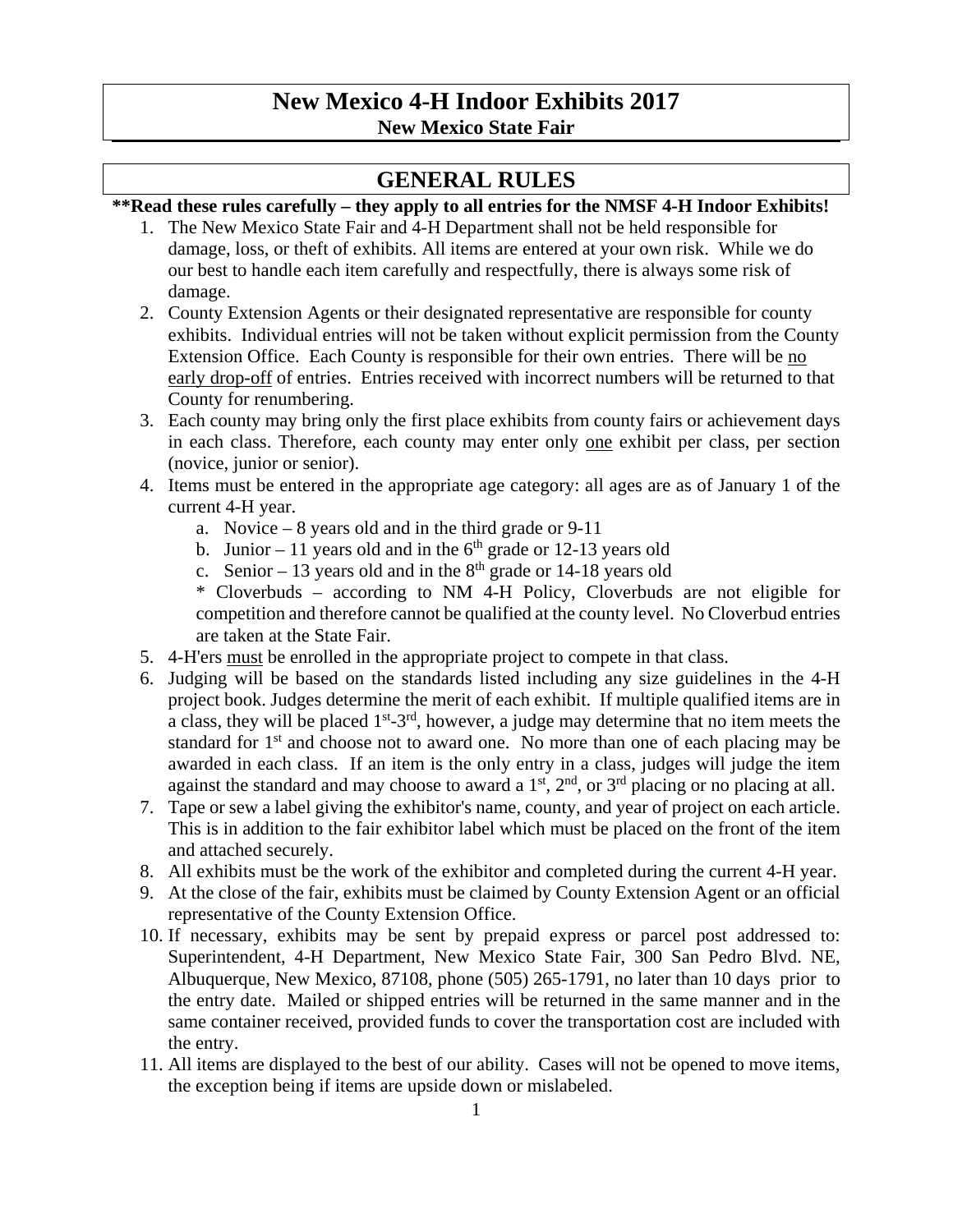- 12. All entries must have an entry tag attached. Tags are color coded by age level: pink for Novice, yellow for Junior, and green for Senior. Tags should contain the class number, project, item description, member's name, and county. Tags must be securely attached to the **front** of the item to allow for judging and display.
- 13. All Self-Determined entries must be accompanied by a completed Self-Determined Project Record Form 100.SD-1 (R-03) or project appropriate record form. Self-Determined items that do not have a sheet will be disqualified – be sure the sheet is securely attached.

### 14. Exhibit Sizing Guidelines:

### **a. Posters**

Posters may be no larger than 14 x 22 inches (this is half of a standard sheet of poster board). Posters are defined as any flat paper, foam board, cardboard, or other backing appropriate for hanging on the wall for display. Flat items placed on placed stands or with stands attached will be considered posters and the stands will not be utilized for display.

#### **b. Display Boards**

Display Boards may be no larger than 18 x 48 inches (this is a small size display board, or half of a standard display board.) Display boards are defined as scored, freestanding science boards that may be purchased at any school supply store. These are boards made freestanding by the sides being folded in slightly.

#### **c. Other Exhibit Boards**

Exhibit bases for three dimensional vertical displays may be no larger than 24 x 24 inches. A vertical display is defined as an exhibit with a solid base were the exhibit itself rises up. This would apply to small engines, Self-Determined, or any other appropriate 3-D Display.

### **d. Project Specific Boards**

Some project boards are given specific measurements within the project. For example, Leathercraft and braiding have guidelines in the project book. If an exhibit is defined by the project book that is the rule members must follow.

### **e. Oversized Exhibit**s

Because of security and space limitations, extremely large/heavy project exhibits may not be accepted for display in the 4-H Department; call (505) 646-1166 for prior approval on large Woods, Welding or other large exhibits. This only applies to actual items – posters, display boards, and vertical displays may not be over-sized. We cannot guarantee that oversized items will be placed behind glass.

### **f. Photography Exhibits**

See specific sizing guidelines under the Photography Section. Photos may be mounted or matted with a material strong enough to withstand transport and display (cardboard, mat board, poster board, etc). We are not responsible for lost or damaged photos – please keep a copy of all prints submitted.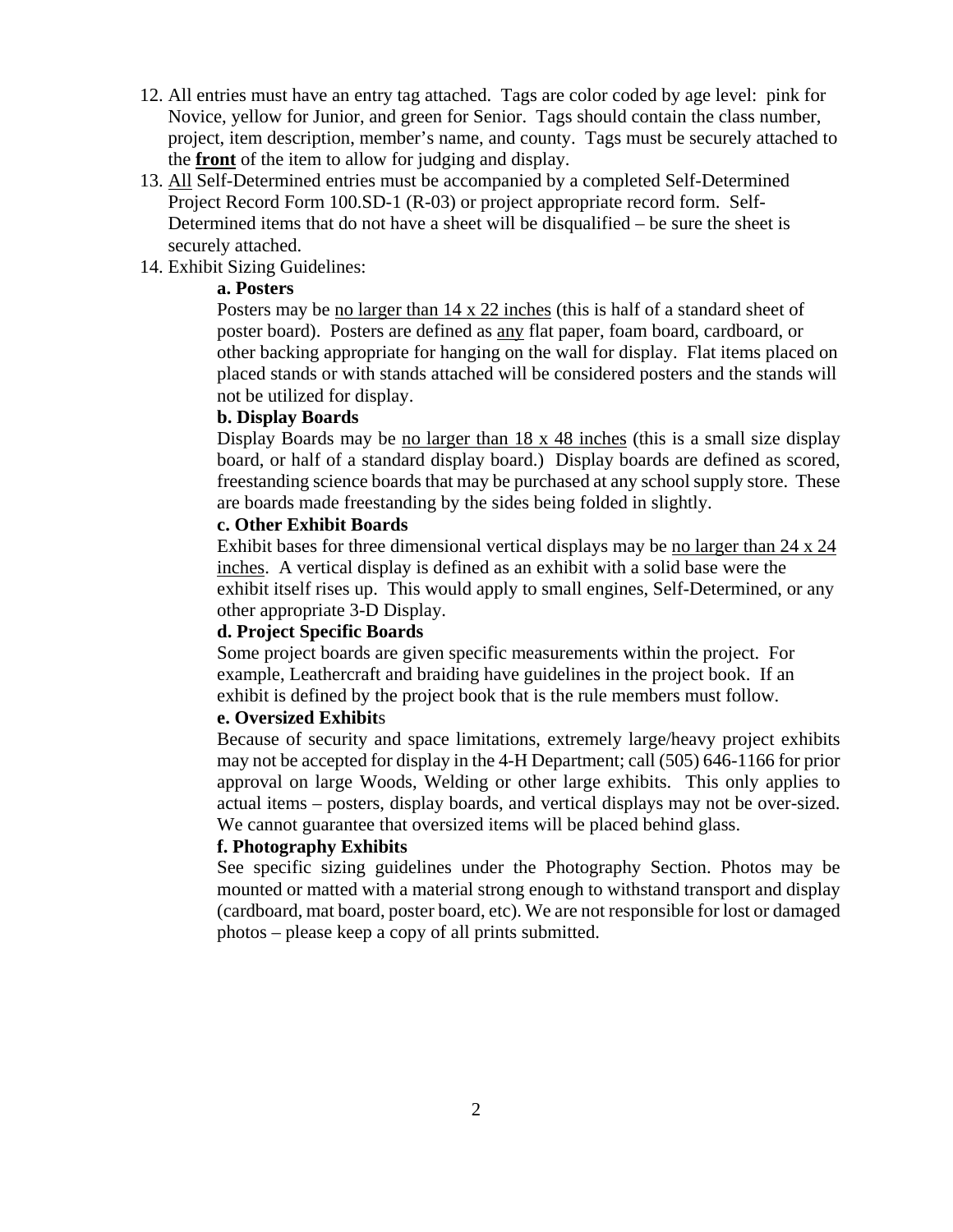## **4-H BEST OF SHOW AWARDS**

 Rosettes will be awarded to Best of Division in 8 areas as selected by the judges:

- Animal Science
- Horticulture & Agronomy
- Natural Sciences
- Engineering Sciences
- Personal Growth & Development
- Creative Arts and Arts & Crafts
- Home Economics
- Consumer & Home and Family Life

 From the eight Best of Division winners, one overall Best of Show and one overall Reserve Best of Show will be selected. Youth are required to complete a W‐9 form before payment will be issued.

- Best of Show will receive a rosette and \$500
- Reserve Best of Show will receive a rosette and \$250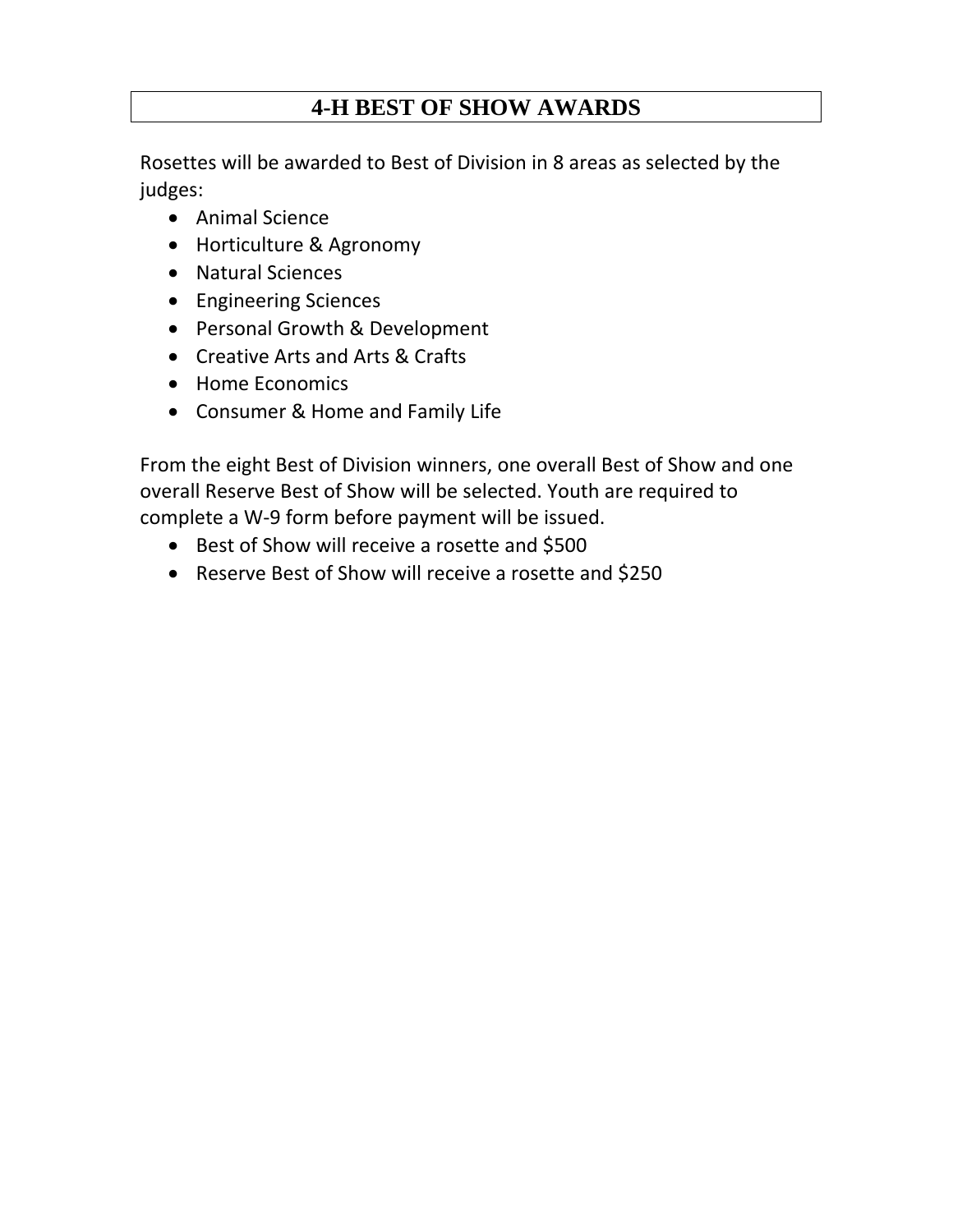## **ANIMAL SCIENCE**

## **\*No Live Animals are accepted in this exhibit.**

| Class #        | Project #                      | <b>Description</b>                                             |
|----------------|--------------------------------|----------------------------------------------------------------|
| <b>BEEF</b>    |                                |                                                                |
| $\mathbf{1}$   | 01001                          | <b>Beef Cattle Exhibit</b>                                     |
|                | 01002                          |                                                                |
|                | 01003                          |                                                                |
| $\overline{2}$ | 01009                          | Self-determined advanced Beef exhibit including Self-          |
|                |                                | Determined Project Record Form #100.SD.1 or appropriate        |
|                |                                | project record form                                            |
|                |                                |                                                                |
|                | <b>DAIRY CATTLE</b>            |                                                                |
| 3              | 01051                          | Dairy Cattle Exhibit                                           |
|                | 01052                          |                                                                |
|                | 01053                          |                                                                |
| 4              | 01059                          | Self-determined advanced Dairy Cattle exhibit including Self-  |
|                |                                | Determined Project Record Form #100.SD.1 or appropriate        |
|                |                                | project record form                                            |
|                |                                |                                                                |
| <b>GOAT</b>    |                                |                                                                |
| 5              | 01101                          | Dairy Goat Exhibit                                             |
| 6              | 01103                          | <b>Meat Goat Exhibit</b>                                       |
| 7              | 01104                          | Pygmy Goat Exhibit                                             |
|                |                                |                                                                |
| 8              | 01109                          | Self-determined advanced Goat exhibit including Self-          |
|                |                                | Determined Project Record Form #100.SD.1 or appropriate        |
|                |                                | project record form                                            |
|                |                                |                                                                |
|                | <b>DOG CARE &amp; TRAINING</b> |                                                                |
| 9              | 01151                          | Dog I: Wiggles and Wags Exhibit                                |
| 10             | 01152                          | Dog II: Bounding Away Exhibit                                  |
| 11             | 01153                          | Dog III: Leading the Way Exhibit                               |
|                |                                |                                                                |
| 12             | 01159                          | Self-determined advanced Dog Care exhibit including Self-      |
|                |                                | Determined Project Record Form #100.SD.1 or appropriate        |
|                |                                | project record form                                            |
|                |                                |                                                                |
| <b>CATS</b>    |                                |                                                                |
| 13             | 01154                          | Cat I: Purr-fect Pals Exhibit                                  |
| 14             | 01155                          | Cat II: Climbing Up Project Exhibit                            |
| 15             | 01156                          | Cat III: Leaping Forward Exhibit                               |
|                |                                |                                                                |
| 16             | 01169                          | Self-determined advanced Cat exhibit including Self-Determined |
|                |                                | Project Record Form #100.SD.1 or appropriate project record    |
|                |                                | form                                                           |
|                |                                |                                                                |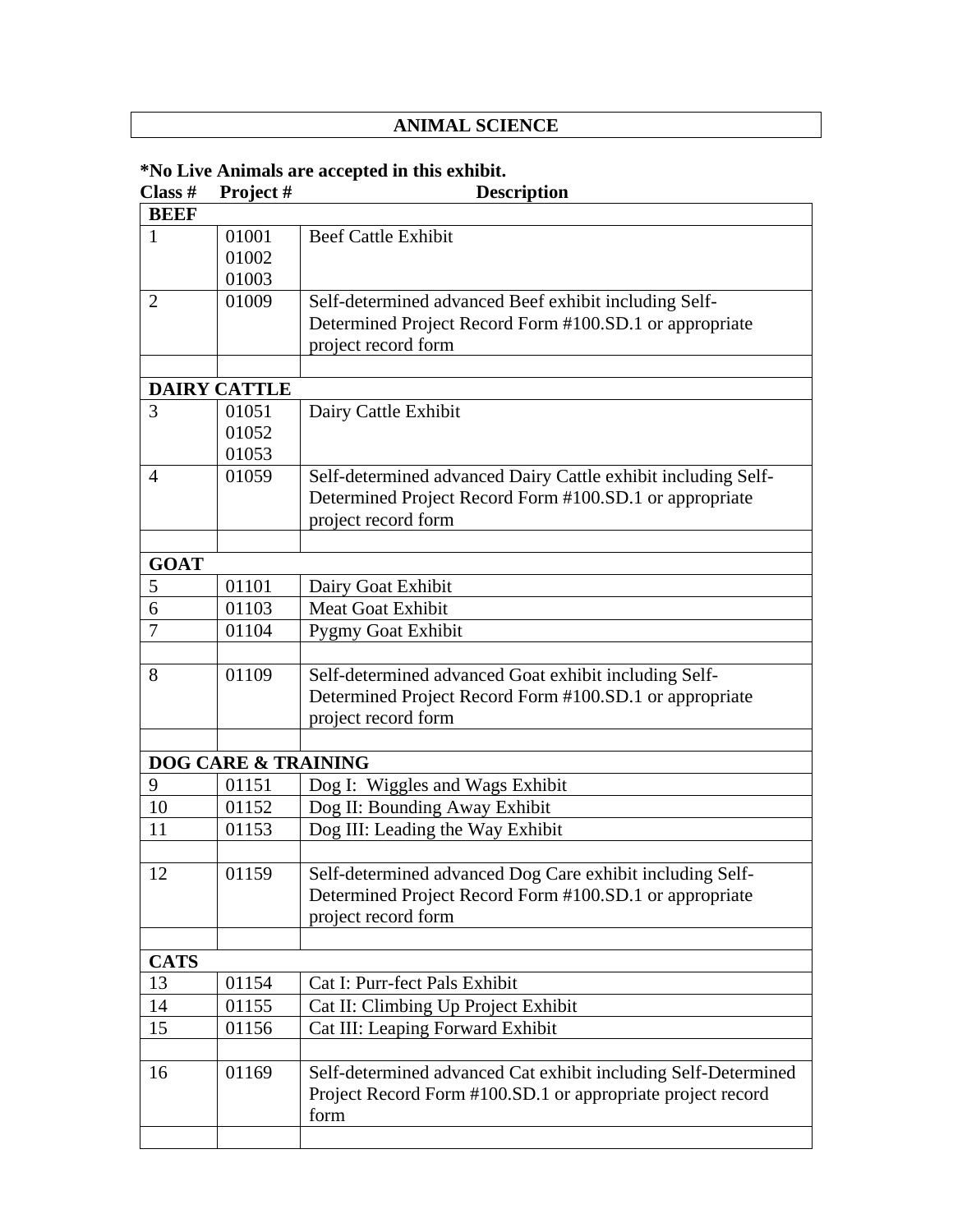| <b>HORSE</b>   |       |                                                                                                                                          |  |
|----------------|-------|------------------------------------------------------------------------------------------------------------------------------------------|--|
| 17             | 01202 | NM 4-H Horse Exhibit                                                                                                                     |  |
| 18             | 01204 | Horse Science Exhibit                                                                                                                    |  |
|                |       |                                                                                                                                          |  |
| 19             | 1209  | Self-determined advanced Horse exhibit including Self-                                                                                   |  |
|                |       | Determined Project Record Form #100.SD.1 or appropriate<br>project record form                                                           |  |
|                |       |                                                                                                                                          |  |
| <b>RODEO</b>   |       |                                                                                                                                          |  |
| 20             | 01221 | Rodeo Exhibit                                                                                                                            |  |
|                |       |                                                                                                                                          |  |
| 21             | 01229 | Self-determined advanced Rodeo exhibit including Self-<br>Determined Project Record Form #100.SD.1 or appropriate                        |  |
|                |       | project record form                                                                                                                      |  |
|                |       |                                                                                                                                          |  |
| <b>POULTRY</b> |       |                                                                                                                                          |  |
| 22             | 01251 | <b>Poultry Production Exhibit</b>                                                                                                        |  |
|                |       |                                                                                                                                          |  |
| 23             | 01259 | Self-determined advanced Poultry exhibit including Self-                                                                                 |  |
|                |       | Determined Project Record Form #100.SD.1 or appropriate                                                                                  |  |
|                |       | project record form                                                                                                                      |  |
|                |       |                                                                                                                                          |  |
| <b>RABBIT</b>  |       |                                                                                                                                          |  |
| 24             | 01301 | Rabbit I: What's Hoppening Exhibit                                                                                                       |  |
| 25             | 01302 | Rabbit II: Making Tracks Exhibit                                                                                                         |  |
| 26             | 01303 | Rabbit III: All Ears Exhibit                                                                                                             |  |
|                |       |                                                                                                                                          |  |
| 27             | 01309 | Self-determined advanced Rabbit exhibit including Self-                                                                                  |  |
|                |       | Determined Project Record Form #100.SD.1 or appropriate<br>project record form                                                           |  |
|                |       |                                                                                                                                          |  |
| <b>SHEEP</b>   |       |                                                                                                                                          |  |
| 28             | 01351 | Market Lamb Exhibit                                                                                                                      |  |
| 29             | 01353 | <b>Sheep Production Exhibit</b>                                                                                                          |  |
|                |       |                                                                                                                                          |  |
| 30             | 01359 | Self-determined advanced Sheep exhibit including Self-                                                                                   |  |
|                |       | Determined Project Record Form #100.SD.1 or appropriate                                                                                  |  |
|                |       | project record form                                                                                                                      |  |
|                |       |                                                                                                                                          |  |
| <b>SWINE</b>   |       |                                                                                                                                          |  |
| 31             | 01401 | Market Swine Exhibit                                                                                                                     |  |
|                |       |                                                                                                                                          |  |
| 32             | 01409 | Self-determined advanced Swine exhibit including Self-<br>Determined Project Record Form #100.SD.1 or appropriate<br>project record form |  |
|                |       |                                                                                                                                          |  |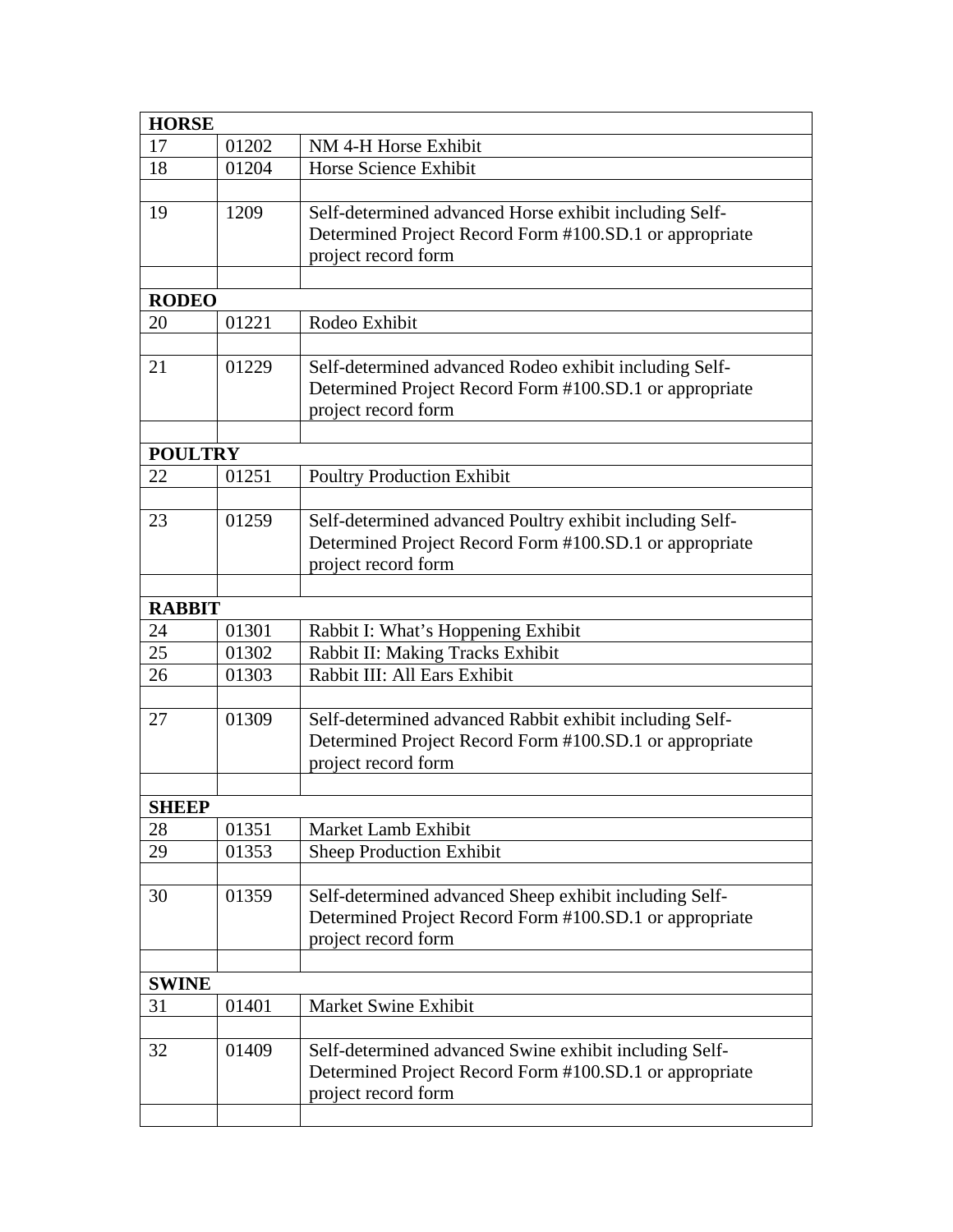|                   | <b>VETERINARY SCIENCE</b> |                                                               |
|-------------------|---------------------------|---------------------------------------------------------------|
| 33                | 01451                     | The Normal Animal Exhibit                                     |
| 34                | 01452                     | <b>Animal Disease Exhibit</b>                                 |
| 35                | 01453                     | Animal Health and Our World Exhibit                           |
|                   |                           |                                                               |
| 36                | 01459                     | Self-determined advanced Veterinary Science exhibit including |
|                   |                           | Self-Determined Project Record Form #100.SD.1 or appropriate  |
|                   |                           | project record form                                           |
|                   |                           |                                                               |
| <b>SMALL PETS</b> |                           |                                                               |
| 37                | 01501                     | Pet Pals Exhibit                                              |
| 38                | 01501                     | <b>Completed Pet Pals Project Workbook</b>                    |
| 39                | 01502                     | <b>Scurrying Ahead Exhibit</b>                                |
| 40                | 01502                     | Completed Scurrying Ahead Project Workbook                    |
| 41                | 01504                     | <b>Tropical Fish Exhibit</b>                                  |
| 42                | 01506                     | <b>Hamster Exhibit</b>                                        |
| 43                | 01508                     | Guinea Pig Exhibit                                            |
| 44                | 01510                     | Birds (Indoor) Exhibit                                        |
|                   |                           |                                                               |
|                   |                           |                                                               |
| 45                | 01509                     | Self-determined advanced Small Pets exhibit including Self-   |
|                   |                           | Determined Project Record Form #100.SD.1 or appropriate       |
|                   |                           | project record form                                           |
|                   |                           |                                                               |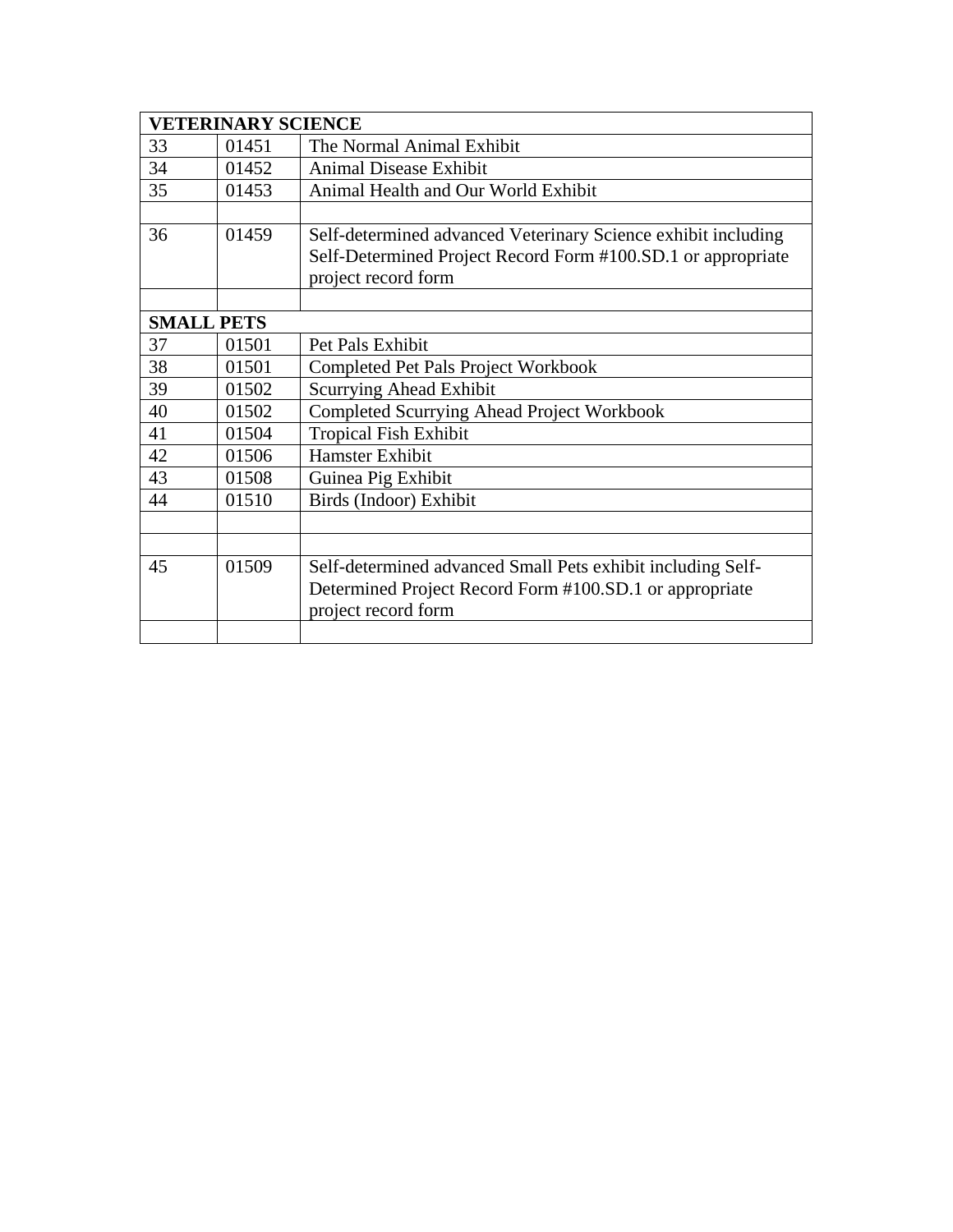|           |                           | <b>HORTICULTURE &amp; AGRONOMY</b>                                                                                                                       |
|-----------|---------------------------|----------------------------------------------------------------------------------------------------------------------------------------------------------|
| Class $#$ | Project#                  | <b>Description</b>                                                                                                                                       |
|           |                           | PLANT & SOIL SCIENCE                                                                                                                                     |
| 100       | 02001                     | Poster about soils                                                                                                                                       |
| 101       | 02001                     | Display board utilizing soils                                                                                                                            |
| 102       | 02001                     | Poster about plant parts and functions                                                                                                                   |
| 103       | 02001                     | Display utilizing a live plant to illustrate plant parts (parts must<br>be labeled)                                                                      |
| 104       | 02001                     | Terrarium                                                                                                                                                |
| 105       | 02009                     | Self-determined advanced Plant & Soil Sciences exhibit including<br>Self-Determined Project Record Form #100.SD.1 or appropriate<br>project record form  |
|           | <b>GARDENING (FLOWER)</b> |                                                                                                                                                          |
| 106       | 02102                     |                                                                                                                                                          |
| 107       | 02102                     | <b>Floral Arrangement</b><br>Exhibit about Flower gardening                                                                                              |
|           |                           |                                                                                                                                                          |
| 109       | 02109                     | Self-determined advanced Flower Garden exhibit including Self-<br>Determined Project Record Form #100.SD.1 or appropriate                                |
|           |                           | project record form                                                                                                                                      |
|           |                           | <b>GARDENING (LANDSCAPE)</b>                                                                                                                             |
| 110       | 02201                     | Landscape Gardening Exhibit                                                                                                                              |
|           |                           |                                                                                                                                                          |
| 111       | 02209                     | Self-determined advanced Landscape Gardening exhibit<br>including Self-Determined Project Record Form #100.SD.1 or<br>appropriate project record form    |
|           |                           |                                                                                                                                                          |
|           |                           | <b>GARDENING (PRODUCE)</b>                                                                                                                               |
| 112       | 02251                     | Produce basket (collection of produce grown by the member and<br>list of vegetables included)                                                            |
| 113       | 02251                     | Gardening Exhibit                                                                                                                                        |
| 114       | 02251                     | <b>Completed Project Book</b>                                                                                                                            |
| 115       | 02259                     | Self-determined advanced Vegetable Garden exhibit including<br>Self-Determined Project Record Form #100.SD.1 or appropriate<br>project record form       |
|           |                           |                                                                                                                                                          |
|           |                           | RANGE PLANT MANAGEMENT                                                                                                                                   |
| 116       | 02300                     | Poster about Range Plant Management                                                                                                                      |
| 117       | 02300                     | Ten mounted range plants with 3x5 labels exhibited in a notebook                                                                                         |
| 118       | 02309                     | Self-determined advanced Range Plant Management exhibit<br>including Self-Determined Project Record Form #100.SD.1 or<br>appropriate project record form |
|           |                           |                                                                                                                                                          |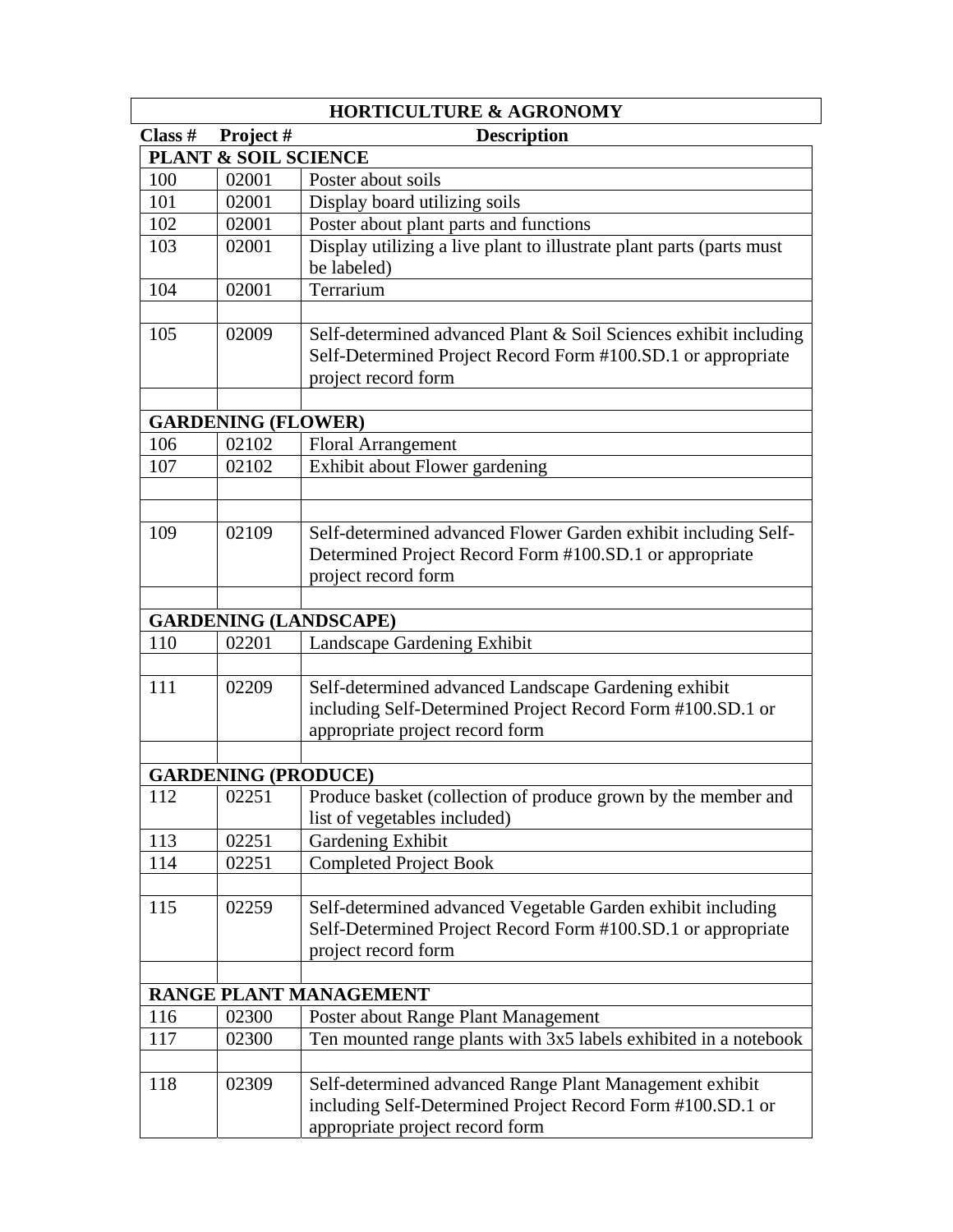|     | <b>FORESTRY</b> |                                                                   |  |
|-----|-----------------|-------------------------------------------------------------------|--|
| 119 | 02401           | Poster about Forestry                                             |  |
| 120 | 02401           | Forest Tree Collection – cross-section of tree trunk/large branch |  |
|     |                 | with parts labeled $&$ purpose of part listed                     |  |
|     |                 |                                                                   |  |
| 121 | 02409           | Self-determined advanced Forestry exhibit including Self-         |  |
|     |                 | Determined Project Record Form #100.SD.1 or appropriate           |  |
|     |                 | project record form                                               |  |
|     |                 |                                                                   |  |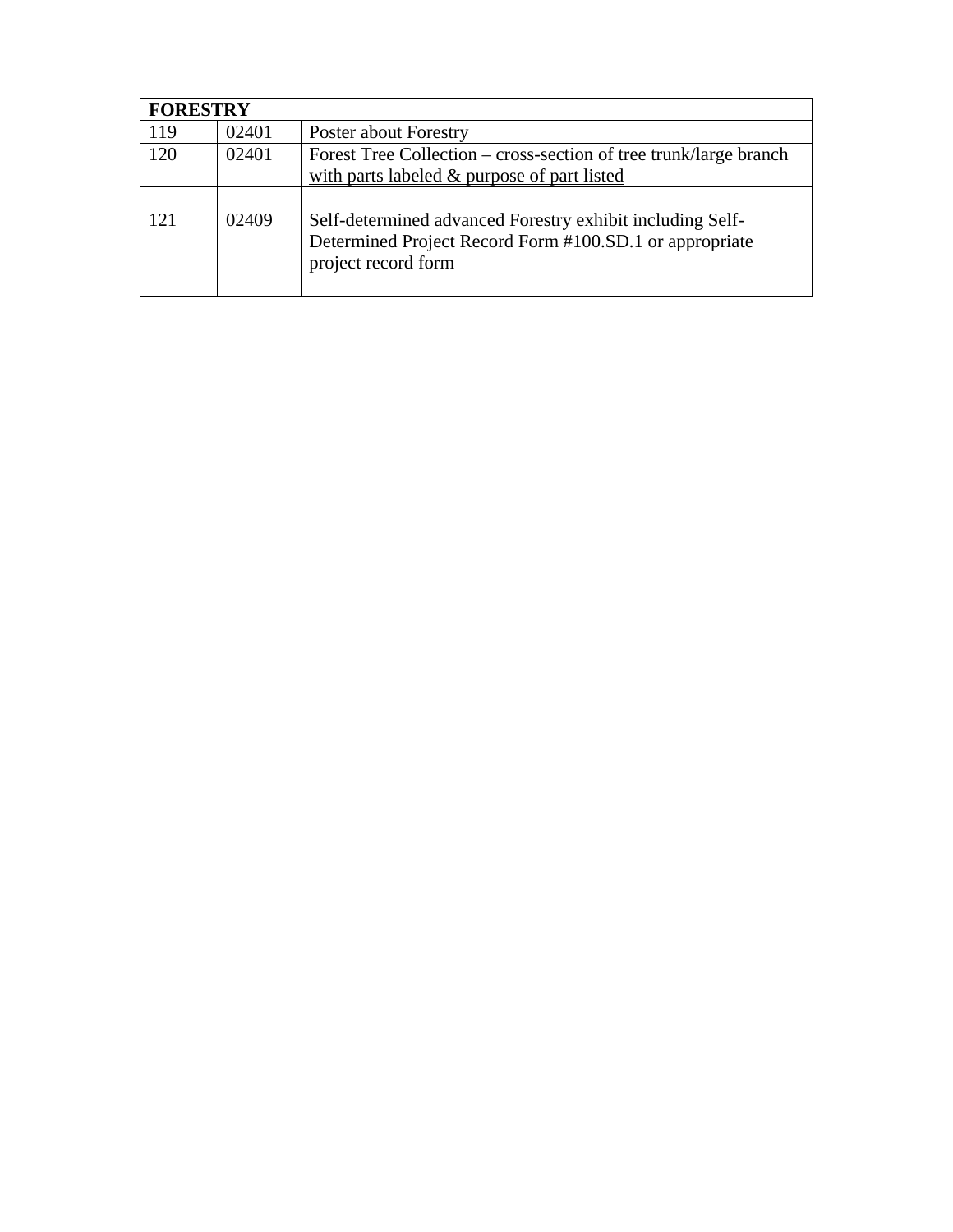### **NATURAL SCIENCE**

| Class #         | Project#               | <b>Description</b>                                                        |
|-----------------|------------------------|---------------------------------------------------------------------------|
|                 | <b>ENTOMOLOGY</b>      |                                                                           |
| 200             | 03051                  | Entomology I exhibit (not an insect collection)                           |
| 201             | 03052                  | Entomology II Insect Collection (20 specimens from at least 5             |
|                 |                        | orders)                                                                   |
| 202             | 03052                  | Entomology III Insect Collection (30 specimens from at least 10           |
|                 |                        | orders)                                                                   |
| 203             | 03052                  | Entomology IV Insect Collection (30 specimens from at least 10            |
|                 |                        | orders)                                                                   |
| 204             | 03052                  | Entomology V Insect Collection (30 specimens from at least 10             |
|                 |                        | orders)                                                                   |
|                 |                        |                                                                           |
| 205             | 03059                  | Self-determined advanced Entomology exhibit including Self-               |
|                 |                        | Determined Project Record Form #100.SD.1 or appropriate                   |
|                 |                        | project record form                                                       |
|                 |                        |                                                                           |
| <b>WILDLIFE</b> |                        |                                                                           |
| 206             | 03101                  | Discovering Wildlife in New Mexico exhibit                                |
| 207             | 03102                  | <b>Small Game of New Mexico exhibit</b>                                   |
| 208             | 03103                  | Waterfowl Management exhibit                                              |
| 209             | 03104                  | Big Game of New Mexico exhibit                                            |
|                 |                        |                                                                           |
| 210             | 03109                  | Self-determined advanced Wildlife exhibit including Self-                 |
|                 |                        | Determined Project Record Form #100.SD.1 or appropriate                   |
|                 |                        | project record form                                                       |
|                 |                        |                                                                           |
|                 | <b>SHOOTING SPORTS</b> |                                                                           |
| 211             | 03201                  | Rifle exhibit showing terms, history, parts, equipment or                 |
|                 |                        | techniques                                                                |
| 212             | 03201                  | <b>Completed Rifle Member Record Book (100.F-38 N-16)</b>                 |
| 213             | 03202                  | Pistol exhibit showing terms, history, parts, equipment or                |
|                 |                        | techniques                                                                |
| 214             | 03203                  | Shotgun exhibit showing terms, history, parts, equipment or               |
| 215             | 03204                  | techniques<br>Archery exhibit showing terms, history, parts, equipment or |
|                 |                        | techniques                                                                |
| 216             | 03206                  | Muzzle loading exhibit showing terms, history, parts,                     |
|                 |                        | equipment or techniques                                                   |
|                 |                        |                                                                           |
| 217             | 03209                  | Self-determined advanced Shooting Sports exhibit including                |
|                 |                        | Self-Determined Project Record Form #100.SD.1 or                          |
|                 |                        | appropriate project record form                                           |
|                 |                        |                                                                           |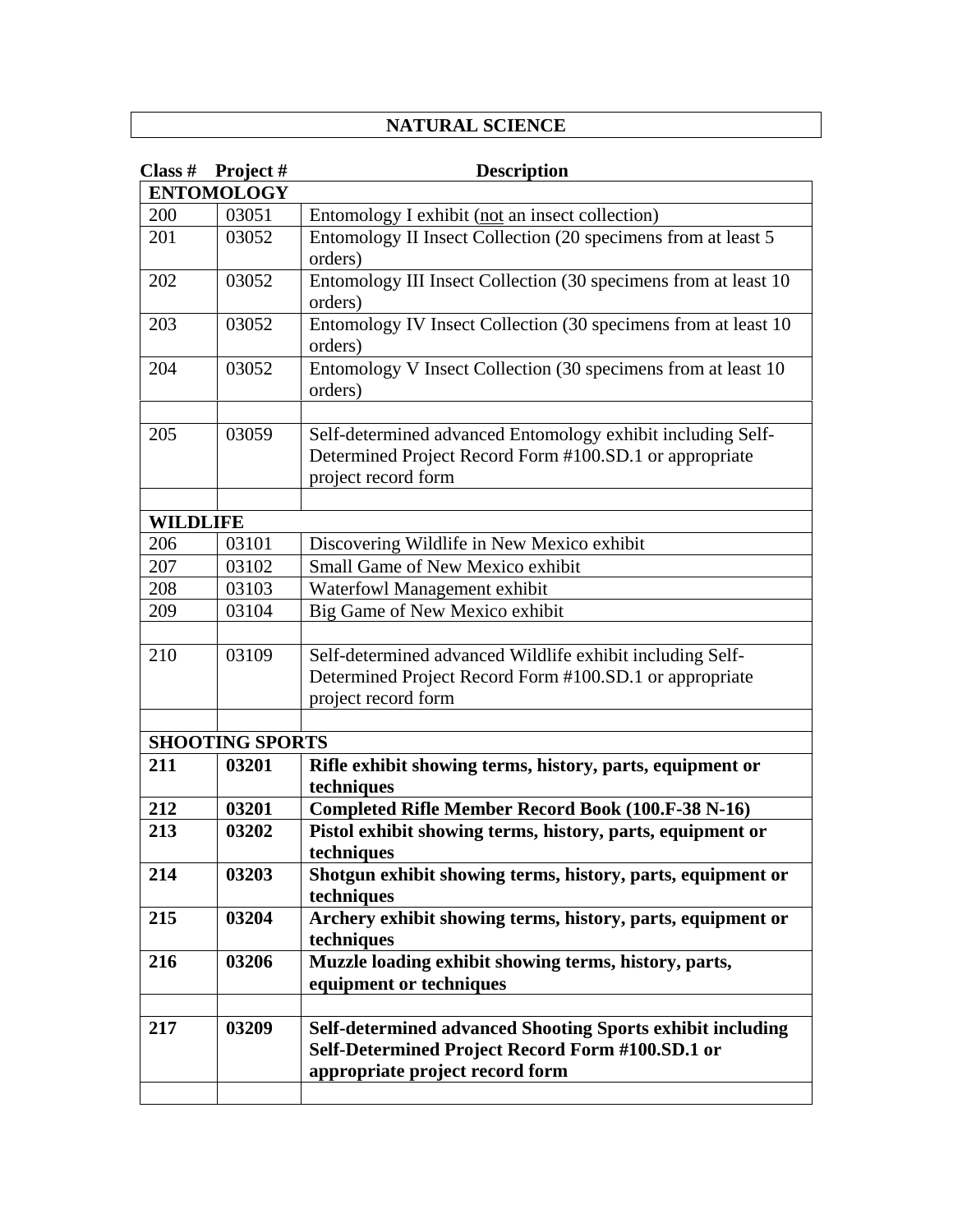|      | <b>SPORT FISHING</b> |                                                                                                                                                                    |
|------|----------------------|--------------------------------------------------------------------------------------------------------------------------------------------------------------------|
| 240  | 03401                | Poster demonstrating common sports fish species found in                                                                                                           |
|      |                      | your county and the water where they can be found                                                                                                                  |
| 241  | 03401                | <b>Exhibit on fishing safety</b>                                                                                                                                   |
| 242  | 03401                | Exhibit using rope to demonstrate tying the common knots<br>used in fishing                                                                                        |
| 243  | 03401                | One original fly or lure crafted by the member with a poster<br>describing which fish and conditions the fly is designed for<br>and how to use the tackle properly |
|      |                      |                                                                                                                                                                    |
| 2.44 | 03409                | <b>Self-determined advanced Sport Fishing exhibit including</b><br>Self-Determined Project Record Form #100.SD.1 or<br>appropriate project record form             |
|      |                      |                                                                                                                                                                    |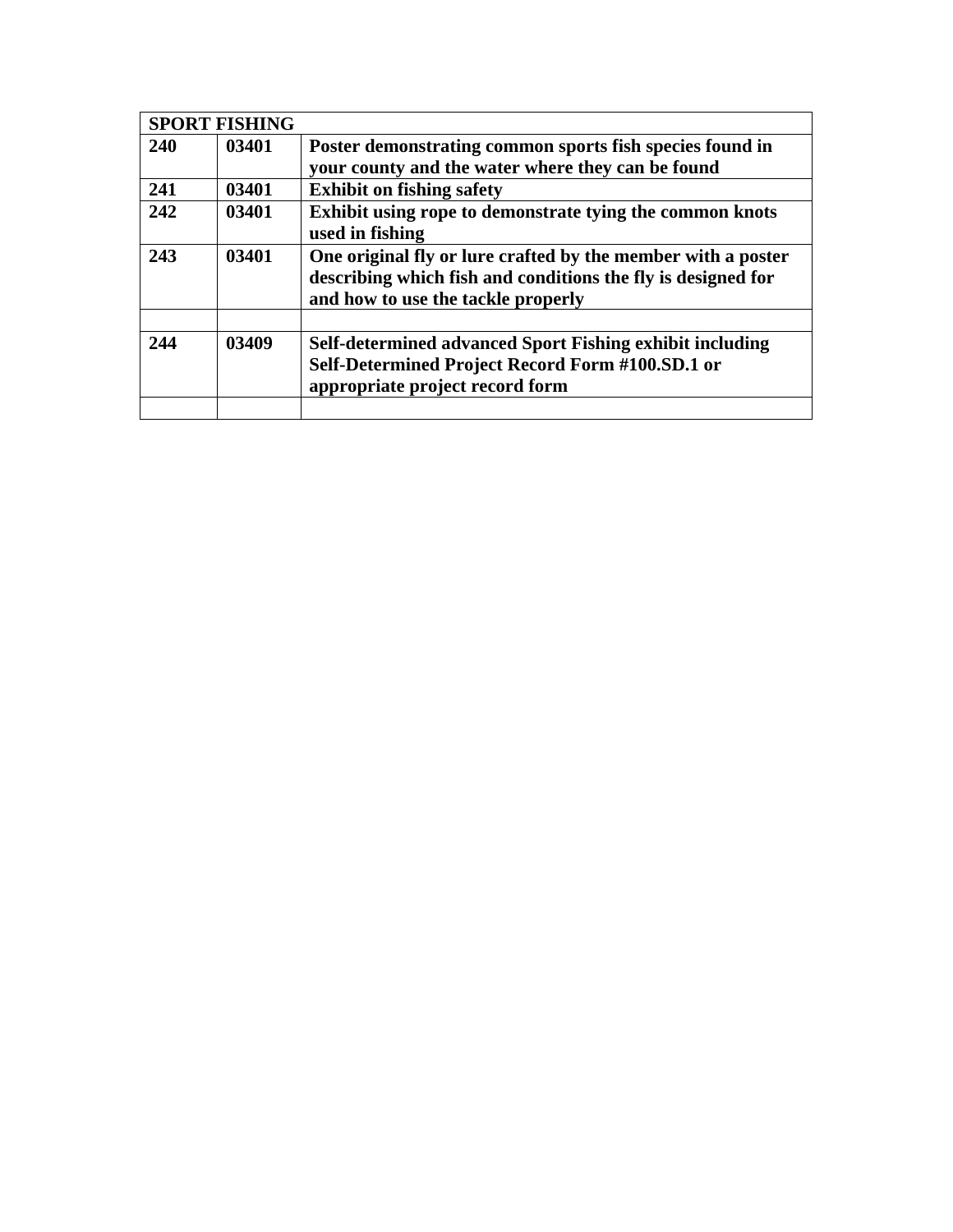### **ENGINEERING SCIENCE**

| Class $#$      | Project#             | <b>Description</b>                                                             |
|----------------|----------------------|--------------------------------------------------------------------------------|
|                | <b>ELECTRICITY</b>   |                                                                                |
| 300            | 04151                | Flashlight                                                                     |
| 301            | 04151                | A Simple Switch                                                                |
| 302            | 04151                | Electromagnet                                                                  |
| 303            | 04151                | Completed Magic of Electricity Project Book                                    |
| 304            | 04152                | Complete simple circuit demonstrating DC and AC current                        |
| 305            | 04152                | Parallel Circuit Board labeled with proper symbols                             |
| 306            | 04152                | Series Circuit Board labeled with proper symbols                               |
| 307            | 04152                | <b>Battery Alarm</b>                                                           |
| 308            | 04152                | <b>Completed Investigating Electricity Project Book</b>                        |
| 309            | 04153                | Exhibit of various electrical wires, labeled with gauge, type and              |
|                |                      | usage                                                                          |
| 310            | 04153                | Poster demonstrating 3 major types of light bulbs                              |
| 311            | 04153                | Poster showing circuits and switches floor plan of your home,                  |
|                |                      | including receptacles and fixtures, labeled with proper symbols                |
| 312            | 04153                | Completed Wired for Power Project Book                                         |
| 313            | 04154                | Circuit using diodes, label all parts with proper symbols                      |
| 314            | 04154                | Circuit that intermittently flashes the LED                                    |
| 315            | 04154                | A 6 to 8 Watt Amplifier                                                        |
| 316            | 04154                | <b>Completed Entering Electronics Project Book</b>                             |
|                |                      |                                                                                |
| 317            | 04159                | Self-determined advanced Electricity exhibit including Self-                   |
|                |                      | Determined Project Record Form #100.SD.1 or appropriate                        |
|                |                      | project record form                                                            |
|                |                      |                                                                                |
|                | <b>SMALL ENGINES</b> |                                                                                |
| 318            | 04251                | Crank It $Up - exhibit$                                                        |
| 319            | 04251                | Crank It Up – completed project workbook                                       |
| 320            | 04252                | Warm It $Up -$ exhibit                                                         |
| 321            | 04252                | Warm It Up – completed project workbook                                        |
| 322            | 04253                | Tune It $Up - exhibit$                                                         |
| 323            | 04253                | Tune It $Up$ – completed project workbook                                      |
|                |                      |                                                                                |
| 324            | 04259                | Self-determined advanced Small Engines exhibit including Self-                 |
|                |                      | Determined Project Record Form #100.SD.1 or appropriate                        |
|                |                      | project record form                                                            |
|                |                      |                                                                                |
| <b>WELDING</b> |                      |                                                                                |
| 325            | 04301                | Unit I Name Plate – no larger than $12$ "x $24$ "x $3/16$ " or $\frac{1}{4}$ " |
| 326            | 04301                | Unit I Silhouettes - set of 4 NRA small bore rifle regulation                  |
|                |                      | animals $\frac{1}{4}$ " or $\frac{3}{16}$ " thick                              |
| 327            | 04301                | Unit I Clover – 12" across by $\frac{1}{4}$ " or 3/16" thick                   |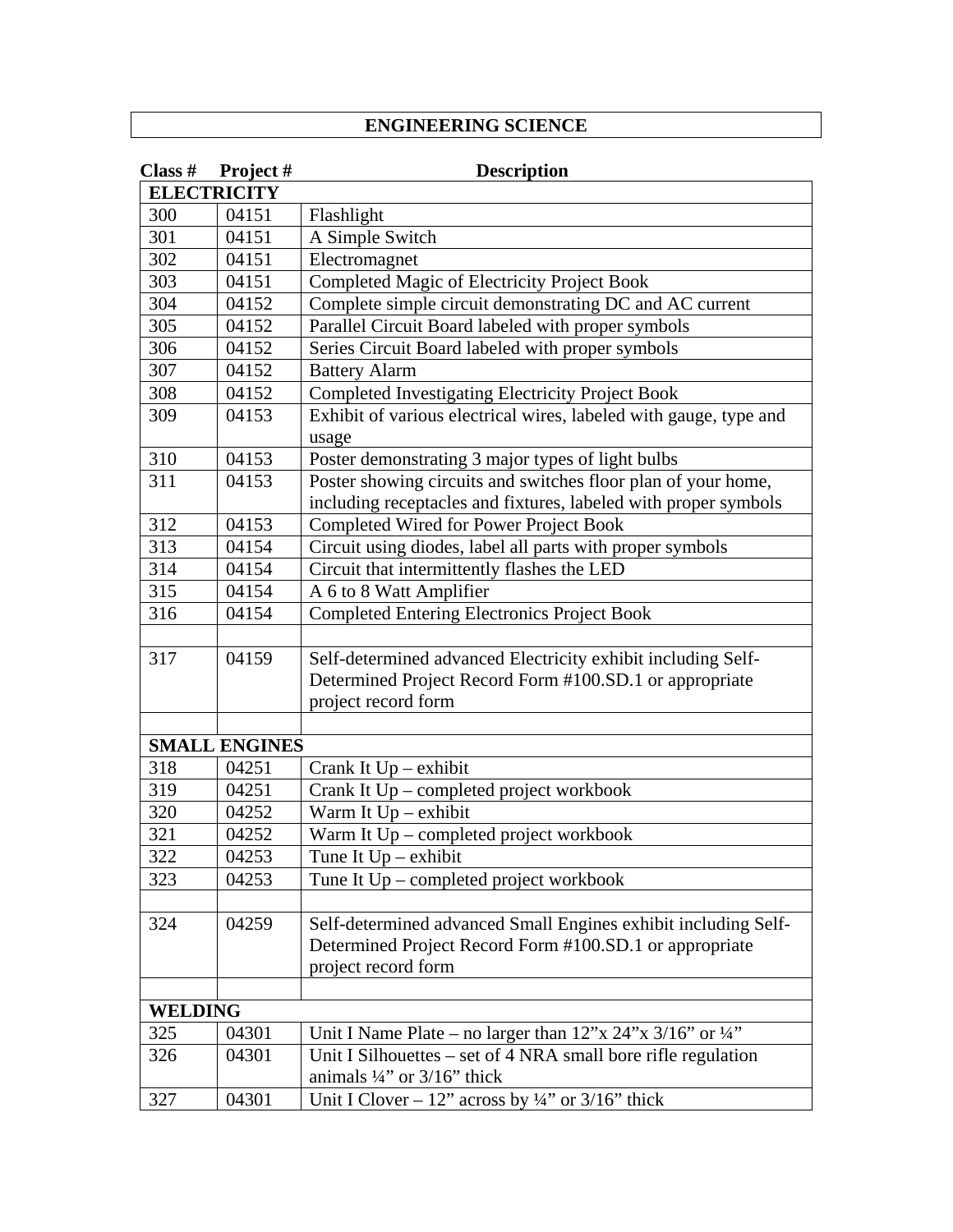| 328             | 04302               | Unit II - Skill Plate                                         |
|-----------------|---------------------|---------------------------------------------------------------|
| 329             | 04302               | Unit II - Adjustable Sawhorse                                 |
|                 |                     |                                                               |
| 330             | 04309               | Self-determined advanced Welding exhibit including Self-      |
|                 |                     | Determined Project Record Form #100.SD.1 or appropriate       |
|                 |                     | project record form                                           |
|                 |                     |                                                               |
| <b>ROCKETRY</b> |                     |                                                               |
| 331             | 04401               | Unit I - Model Rocket - Skill Level I                         |
| 332             | 04401               | Unit I - Model Rocket - Skill Level II                        |
| 333             | 04402               | Unit II - Model Rocket - Multi-Stage                          |
| 334             | 04402               | Unit II - Rocketry Exhibit                                    |
|                 |                     |                                                               |
| 335             | 04409               | Self-determined advanced Rocketry exhibit including Self-     |
|                 |                     | Determined Project Record Form #100.SD.1 or appropriate       |
|                 |                     | project record form                                           |
|                 |                     |                                                               |
|                 | <b>WOOD SCIENCE</b> |                                                               |
| 336             | 04451               | Measuring Up - Flower Box                                     |
| 337             | 04451               | Measuring Up - Napkin or Letter Holder                        |
| 338             | 04451               | Measuring Up - Picture Frame                                  |
| 339             | 04451               | Measuring Up completed project workbook                       |
| 340             | 04452               | Making the Cut - Napkin or Letter Holder                      |
| 341             | 04452               | Making the Cut - Birdhouse                                    |
| 342             | 04452               | Making the $Cut$ – Foot Stool                                 |
| 343             | 04452               | Making the Cut – completed project workbook                   |
| 344             | 04453               | Nailing it Together - Bookcase                                |
| 345             | 04453               | Nailing it Together – Learning Tree Jigsaw Puzzle             |
| 346             | 04453               | Nailing it Together - Box of Many Uses                        |
| 347             | 04453               | Nailing it Together – completed project workbook              |
| 348             | 04454               | Finishing Up – Name Plate with inlay and overlay              |
| 349             | 04454               | Finishing Up - Step Stool/Chair                               |
| 350             | 04454               | Finishing Up - Table Top Hockey Game                          |
| 351             | 04454               | Finishing Up - completed project workbook                     |
|                 |                     |                                                               |
| 352             | 04459               | Self-determined advanced Wood Science exhibit including Self- |
|                 |                     | Determined Project Record Form #100.SD.1 or appropriate       |
|                 |                     | project record form                                           |
|                 |                     |                                                               |
| <b>ROBOTICS</b> |                     |                                                               |
| 360             | 04469               | Self-determined Robotics exhibit including Self-Determined    |
|                 |                     | Project Record Form #100.SD.1                                 |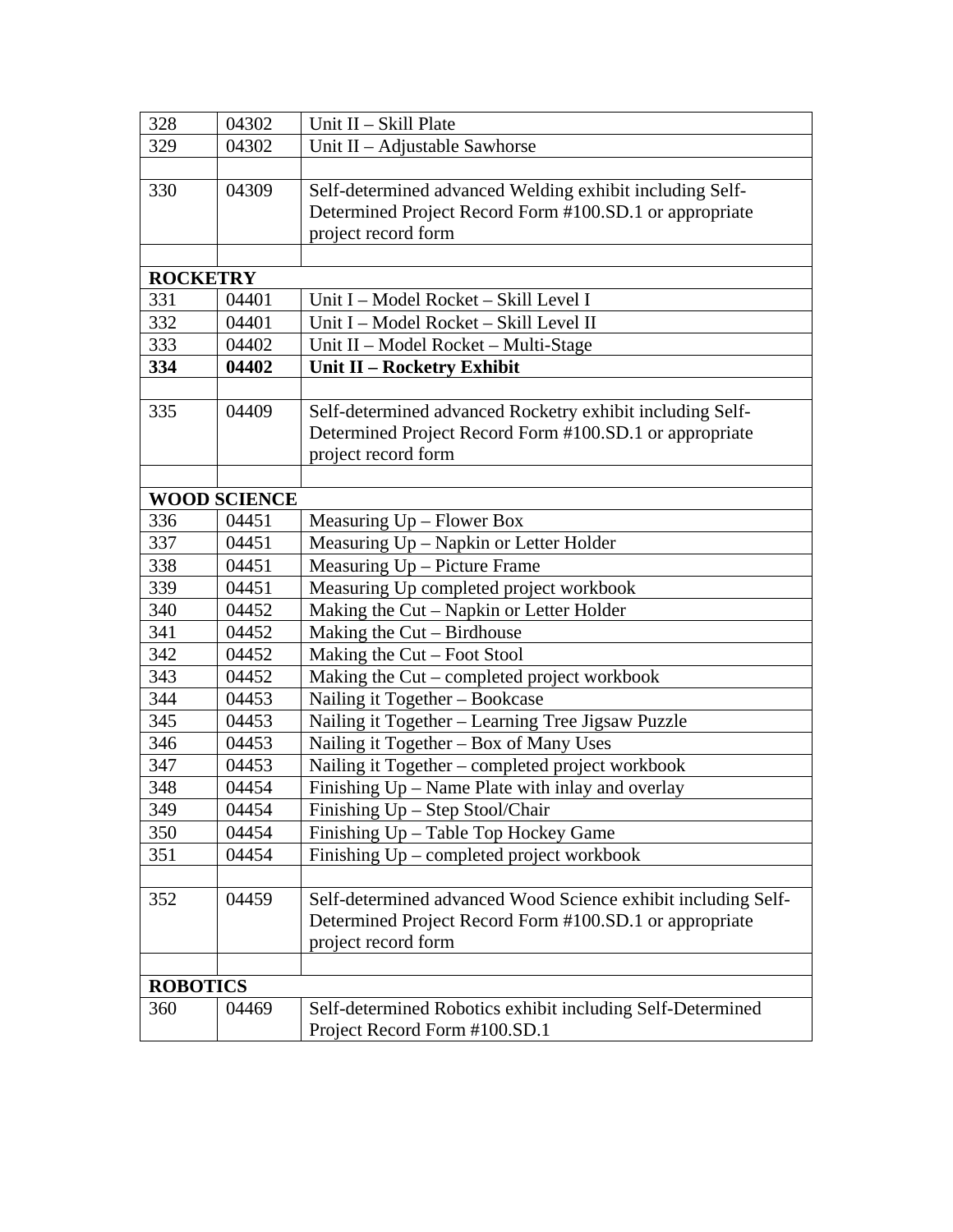### **PERSONAL GROWTH & DEVELOPMENT**

| Class # | Project#                   | <b>Class Description</b>                                       |
|---------|----------------------------|----------------------------------------------------------------|
|         | <b>WELCOME TO NM 4-H</b>   |                                                                |
| 400     | 05001                      | 4-H Banner (no larger than 18x24 inches) including name, club, |
|         |                            | county and clover                                              |
| 401     | 05001                      | Decorated 4-H T-shirt (must have a 4-H theme)                  |
| 402     | 05001                      | Frame decorated with 4-H clover and slogan or motto - no       |
|         |                            | larger than 9x12 inches with a photo of 4-H members or a 4-H   |
|         |                            | activity (frame may not contain glass)                         |
| 403     | 05001                      | Poster showing your participation in a 4-H event or activity   |
|         |                            |                                                                |
| 406     | 05009                      | Self-determined advanced 4-H Growth and Development            |
|         |                            | exhibit including Self-Determined Project Record Form          |
|         |                            | #100.SD.1 or appropriate project record form                   |
|         |                            |                                                                |
|         | <b>HEALTH &amp; SAFETY</b> |                                                                |
| 407     | 05040                      | Sports Fitness exhibit                                         |
| 408     | 05049                      | Self-determined Physical Fitness exhibit including Self-       |
|         |                            | Determined Project Record Form #100.SD.1                       |
| 409     | 05029                      | Self-determined Health exhibit including Self-Determined       |
|         |                            | Project Record Form #100.SD.1                                  |
| 410     | 05039                      | Self-determined Safety exhibit including Self-Determined       |
|         |                            | Project Record Form #100.SD.1 or appropriate project record    |
|         |                            | form                                                           |
|         |                            |                                                                |
|         | <b>CITIZENSHIP</b>         |                                                                |
| 411     | 05351                      | Unit I - My Clubs and Groups project exhibit                   |
| 412     | 05352                      | Unit II - My Community project exhibit                         |
| 413     | 05353                      | Unit III - My Heritage project exhibit                         |
| 414     | 05354                      | Unit IV - My Government project exhibit                        |
| 415     | 05355                      | Unit V - My World project exhibit                              |
|         |                            |                                                                |
| 416     | 05359                      | Self-determined advanced Citizenship exhibit including Self-   |
|         |                            | Determined Project Record Form #100.SD.1 or appropriate        |
|         |                            | project record form                                            |
|         |                            |                                                                |
|         | <b>LEADERSHIP</b>          |                                                                |
| 417     | 05201                      | Leadership I – Poster demonstrating personal leadership        |
| 418     | 05203                      | Leadership II - Photo story showing personal leadership event  |
| 419     | 05205                      | Leadership III – Written goals, action plan and results of a   |
|         |                            | leadership event encouraging leadership in others              |
|         |                            |                                                                |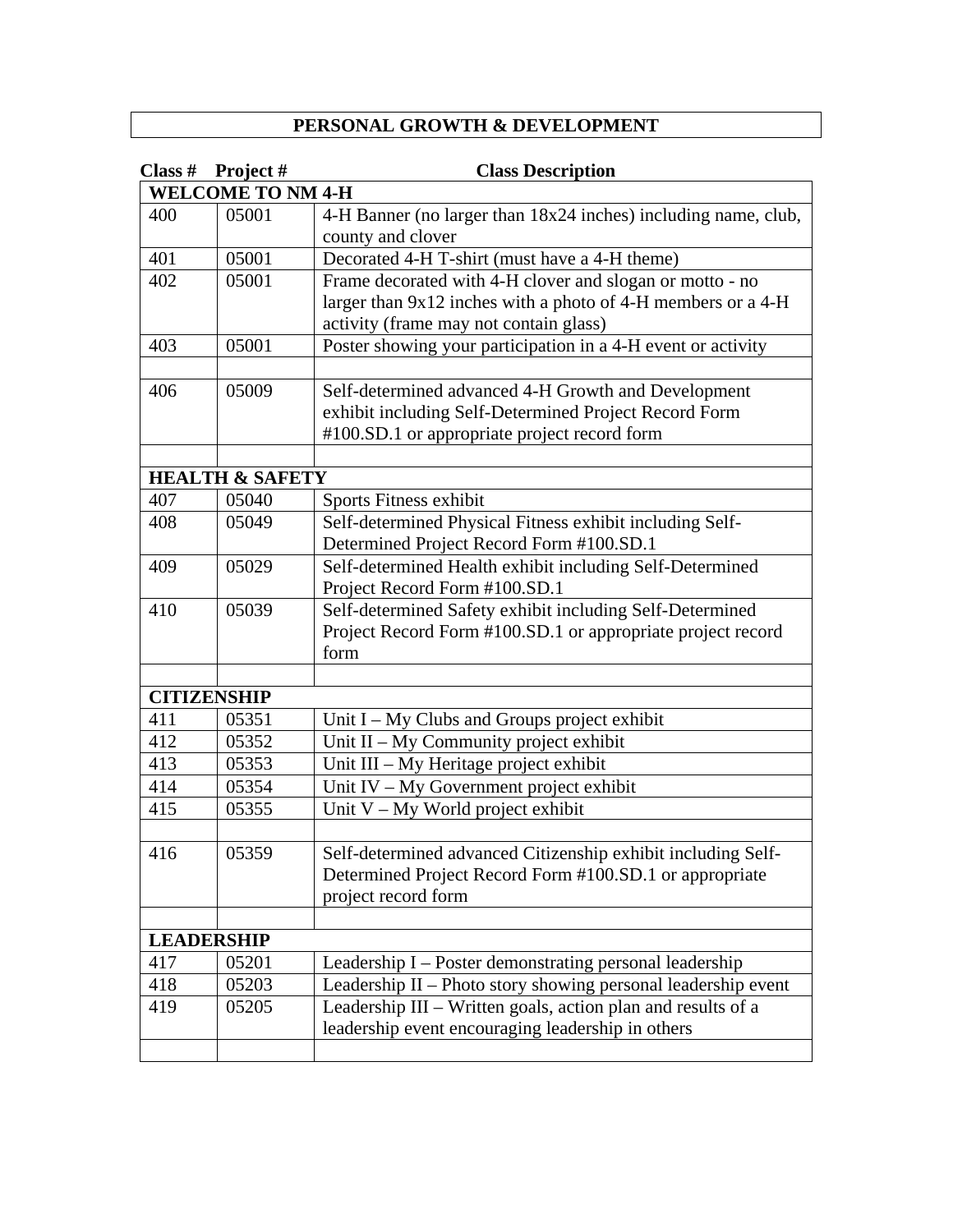| 420             | 05209                      | Self-determined advanced Leadership exhibit including Self-                                                                                       |
|-----------------|----------------------------|---------------------------------------------------------------------------------------------------------------------------------------------------|
|                 |                            | Determined Project Record Form #100.SD.1 or appropriate                                                                                           |
|                 |                            | project record form                                                                                                                               |
|                 |                            |                                                                                                                                                   |
| <b>SPEAKING</b> |                            |                                                                                                                                                   |
| 421             | 05301                      | Written speech on a topic of choice given at a 4-H Event                                                                                          |
| 422             | 05301                      | Portfolio on a speech given at a 4-H Event                                                                                                        |
| 423             | 05301                      | Picture Display of Visual Aids                                                                                                                    |
| 424             | 05301                      | Video of Speech                                                                                                                                   |
| 425             | 05301                      | Written story of your Public Speaking experience                                                                                                  |
|                 |                            |                                                                                                                                                   |
| 426             | 05309                      | Self-determined advanced Public Speaking exhibit including<br>Self-Determined Project Record Form #100.SD.1 or appropriate<br>project record form |
|                 |                            |                                                                                                                                                   |
| <b>CLOWNING</b> |                            |                                                                                                                                                   |
| 427             | 05401                      | Clowning project exhibit                                                                                                                          |
|                 |                            |                                                                                                                                                   |
| 428             | 05409                      | Self-determined advanced Clowning exhibit including Self-                                                                                         |
|                 |                            | Determined Project Record Form #100.SD.1 or appropriate                                                                                           |
|                 |                            | project record form                                                                                                                               |
|                 |                            |                                                                                                                                                   |
|                 |                            | <b>DIGITAL STORY TELLING</b>                                                                                                                      |
| 429             | 05311                      | <b>Exhibit about Digital Story Telling</b>                                                                                                        |
| 430             | 05311                      | <b>Digital Story with a 4-H Theme</b>                                                                                                             |
| 431             | 05311                      | <b>Digital Story with a non-4-H Theme</b>                                                                                                         |
|                 |                            |                                                                                                                                                   |
|                 | <b>NEW MEXICO FLAVOR</b>   |                                                                                                                                                   |
| 500             | 05501                      | Plate of six (6) homegrown green chiles                                                                                                           |
| 502             | 05501                      | Plate of three (3) flour tortillas                                                                                                                |
| 503             | 05501                      | Chile Ristra                                                                                                                                      |
| 504             | 05501                      | Recipe Box with recipes                                                                                                                           |
| 505             | 05501                      | <b>Craft Article</b>                                                                                                                              |
|                 |                            |                                                                                                                                                   |
|                 | <b>UNIQUELY NEW MEXICO</b> |                                                                                                                                                   |
| 507             | 05502                      | Plate of three (3) biscochitos                                                                                                                    |
| 508             | 05502                      | Plate of three (3) NM Wedding Cookies                                                                                                             |
| 509             | 05502                      | Plate of three (3) corn tortillas                                                                                                                 |
| 510             | 05502                      | Corn Necklace                                                                                                                                     |
| 511             |                            | <b>Cornhusk Doll</b>                                                                                                                              |
|                 | 05502                      |                                                                                                                                                   |
| 512             | 05502                      | Piñata                                                                                                                                            |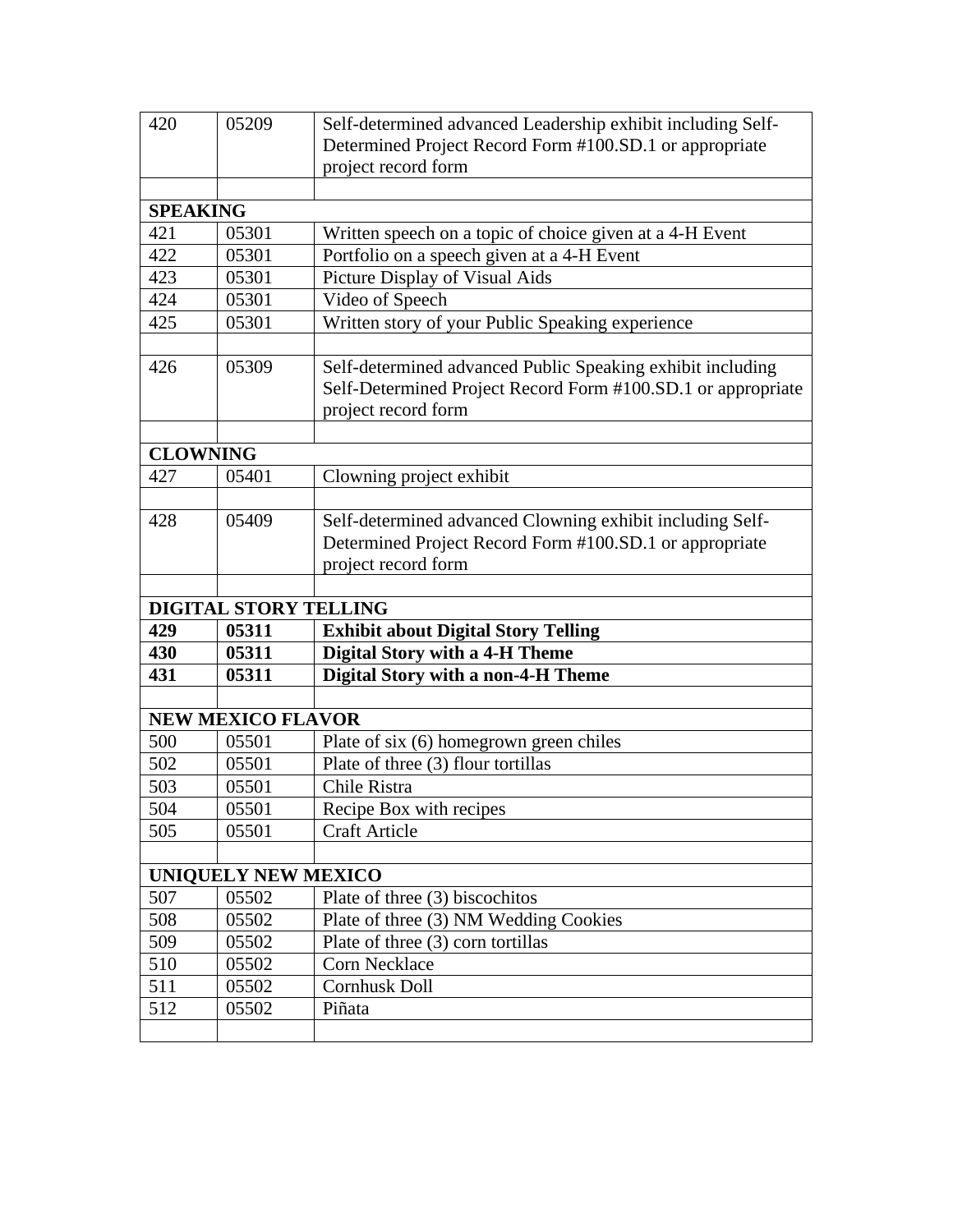|                  | <b>NEW MEXICO ROUNDUP</b> |                                     |  |
|------------------|---------------------------|-------------------------------------|--|
| 513              | 05503                     | Rope article                        |  |
| $\overline{515}$ | 05503                     | One (1) loaf braided bread          |  |
| 516              | 05503                     | Beef Jerky – four $(4)$ strips      |  |
| 517              | 05503                     | Plate of three (3) homegrown squash |  |
| 518              | 05503                     | Trail Mix $(1/2$ pint jar)          |  |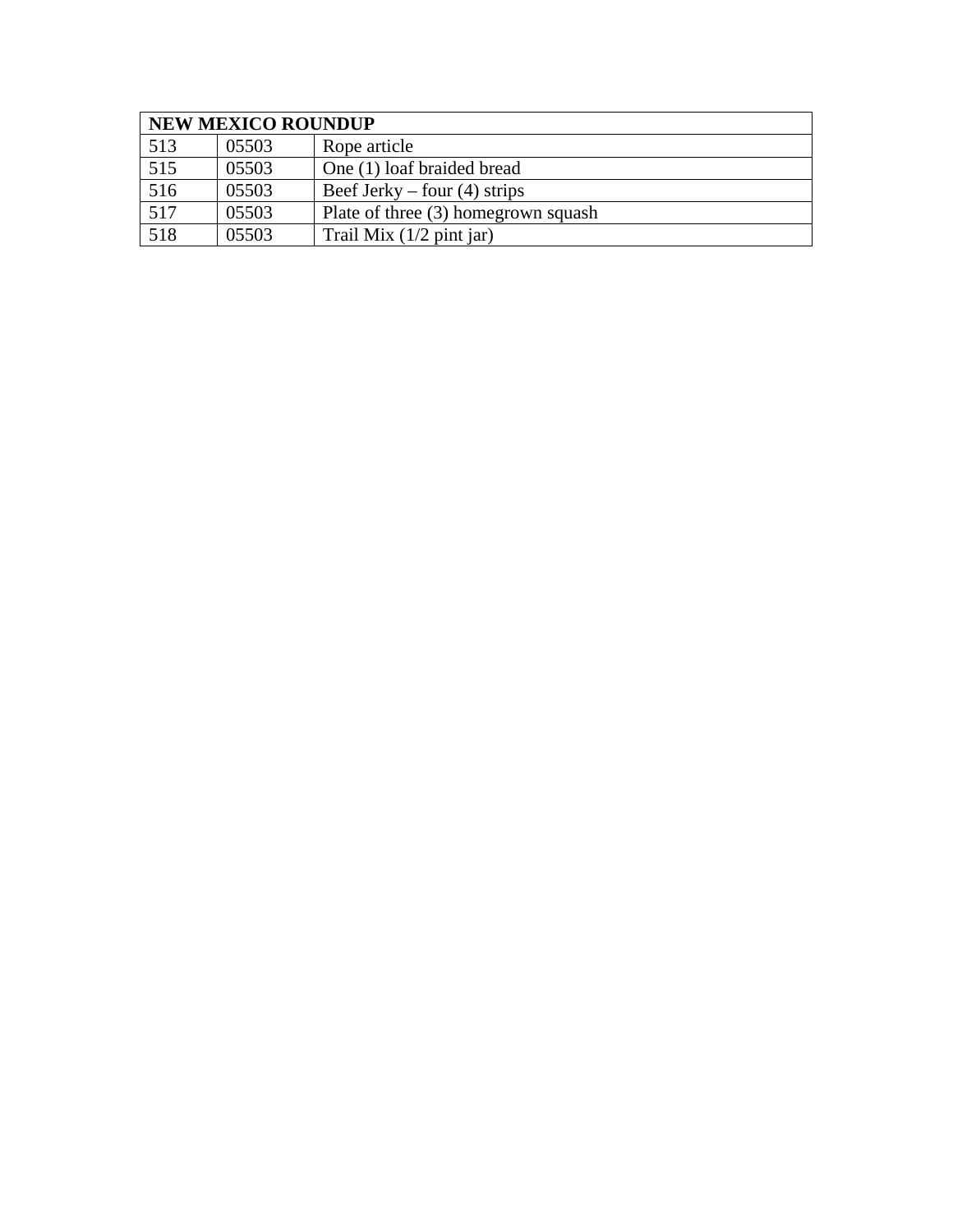| 519             | 05503 | Poster to which two (2) samples of different dried apples are<br>attached. Each sample should be in a small zip-top plastic bag<br>(for display purposes only) and should contain approximately 1/4<br>cup of dried fruit. Label each sample with drying method used<br>and date prepared. |
|-----------------|-------|--------------------------------------------------------------------------------------------------------------------------------------------------------------------------------------------------------------------------------------------------------------------------------------------|
|                 |       |                                                                                                                                                                                                                                                                                            |
| 520             | 05509 | Self-determined advanced Cultural Education exhibit including<br>Self-Determined Project Record Form #100.SD.1 or appropriate<br>project record form                                                                                                                                       |
|                 |       |                                                                                                                                                                                                                                                                                            |
| <b>COMPUTER</b> |       |                                                                                                                                                                                                                                                                                            |
| 600             | 08109 | Self-determined Computer exhibit including Self-Determined<br>Project Record Form #100.SD.1                                                                                                                                                                                                |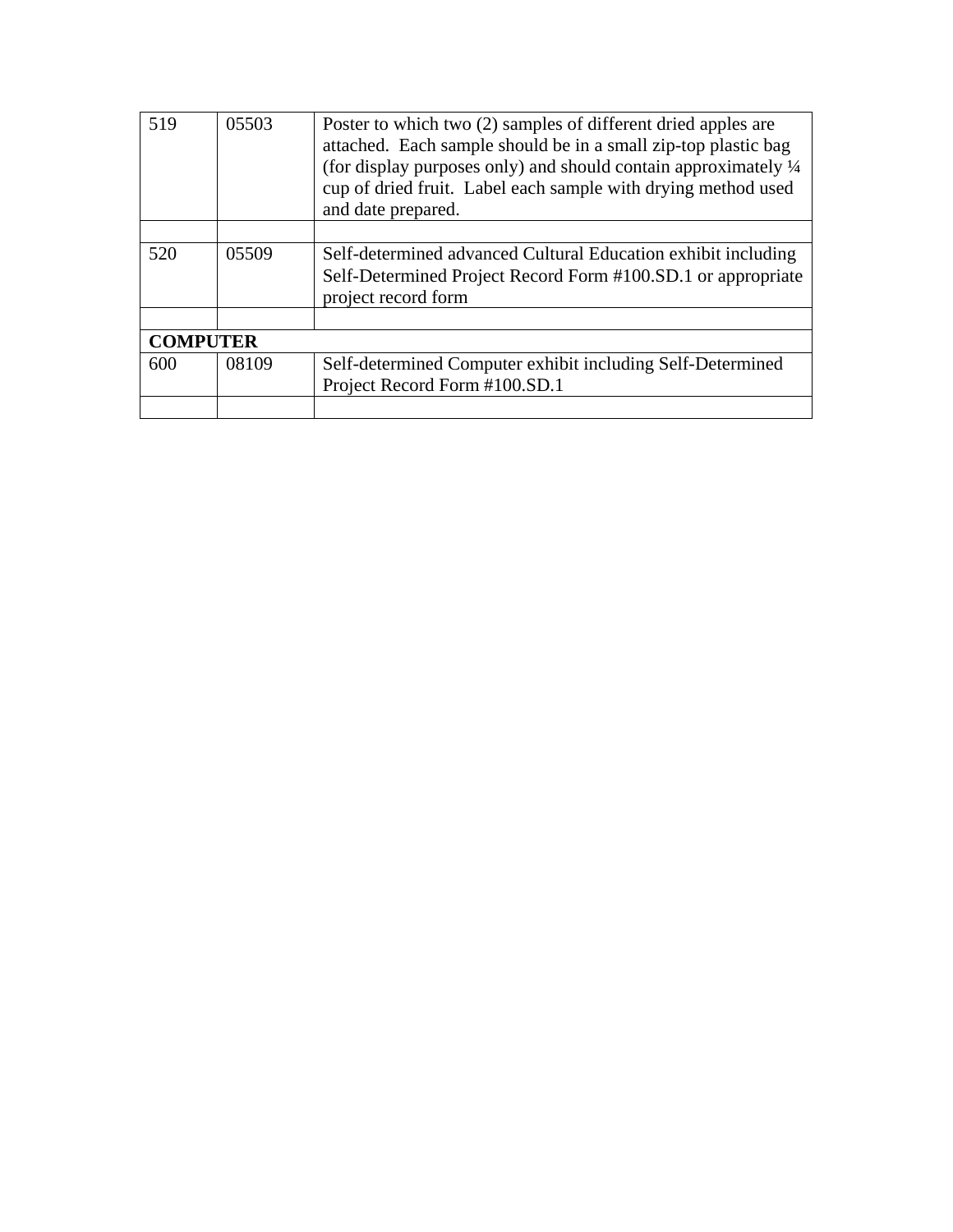### **CREATIVE ARTS**

| Class $#$       | Project#            | <b>Class Description</b>                                      |
|-----------------|---------------------|---------------------------------------------------------------|
|                 | <b>LEATHERCRAFT</b> |                                                               |
| 700             | 06001               | Coaster                                                       |
| 701             | 06001               | Dog collar                                                    |
| 702             | 06001               | Coin purse                                                    |
| 703             | 06001               | Knife sheath                                                  |
| 704             | 06001               | Other stamped item                                            |
| 705             | 06001               | Practice board                                                |
| 706             | 06002               | Unit II Exhibit Board                                         |
| 707             | 06003               | Unit III & Advanced – One completed article which includes at |
|                 |                     | least three major skills                                      |
| 708             | 06003               | Unit III & Advanced - Article showing embossing, filigree     |
|                 |                     | work, figure carving or molding                               |
| 709             | 06003               | Unit III & Advanced - Pictorial Carving Article               |
| 710             | 06003               | Unit III & Advanced - Article using Geometric Stamping        |
| 711             | 06003               | Unit III & Advanced - Leather Garment                         |
| 712             | 06003               | Unit III & Advanced – Leather Home Furnishing                 |
| 713             | 06003               | Unit III & Advanced – Original Design in Leather              |
| 714             | 06003               | Unit III & Advanced - Leather Saddle                          |
|                 |                     |                                                               |
| 715             | 06009               | Self-determined Advanced Leathercraft exhibit including Self- |
|                 |                     | Determined Record Sheet #100.SD-1 or appropriate project      |
|                 |                     | record form                                                   |
|                 |                     |                                                               |
| <b>BRAIDING</b> |                     |                                                               |
| 716             | 06011               | Unit 1 Exhibit board                                          |
| 717             | 06012               | Unit 2 Exhibit board                                          |
| 718             | 06013               | Advanced braided belt                                         |
|                 |                     |                                                               |
| 719             | 06019               | Self-determined Advanced Braiding exhibit including Self-     |
|                 |                     | Determined Record Sheet #100.SD-1 or appropriate project      |
|                 |                     | record form                                                   |
|                 |                     |                                                               |
|                 | <b>EMBROIDERY</b>   |                                                               |
| 800             | 06051               | Unit $1$ – Embroidery article for yourself                    |
| 801             | 06051               | Unit $1$ – Embroidery article for your home                   |
| 802             | 06051               | Unit 2 – Embroidery article meeting Unit 2 requirements       |
| 803             | 06051               | Unit $3 - An$ article using colcha                            |
| 804             | 06051               | Unit $3 - An$ article using crewel                            |
|                 |                     |                                                               |
|                 | <b>CROSS-STITCH</b> |                                                               |
| 805             | 06055               | Unit $1 - Cross-stitch$ article using prestamped design       |
| 806             | 06055               | Unit $1 - Cross$ -stitch article using transfer design        |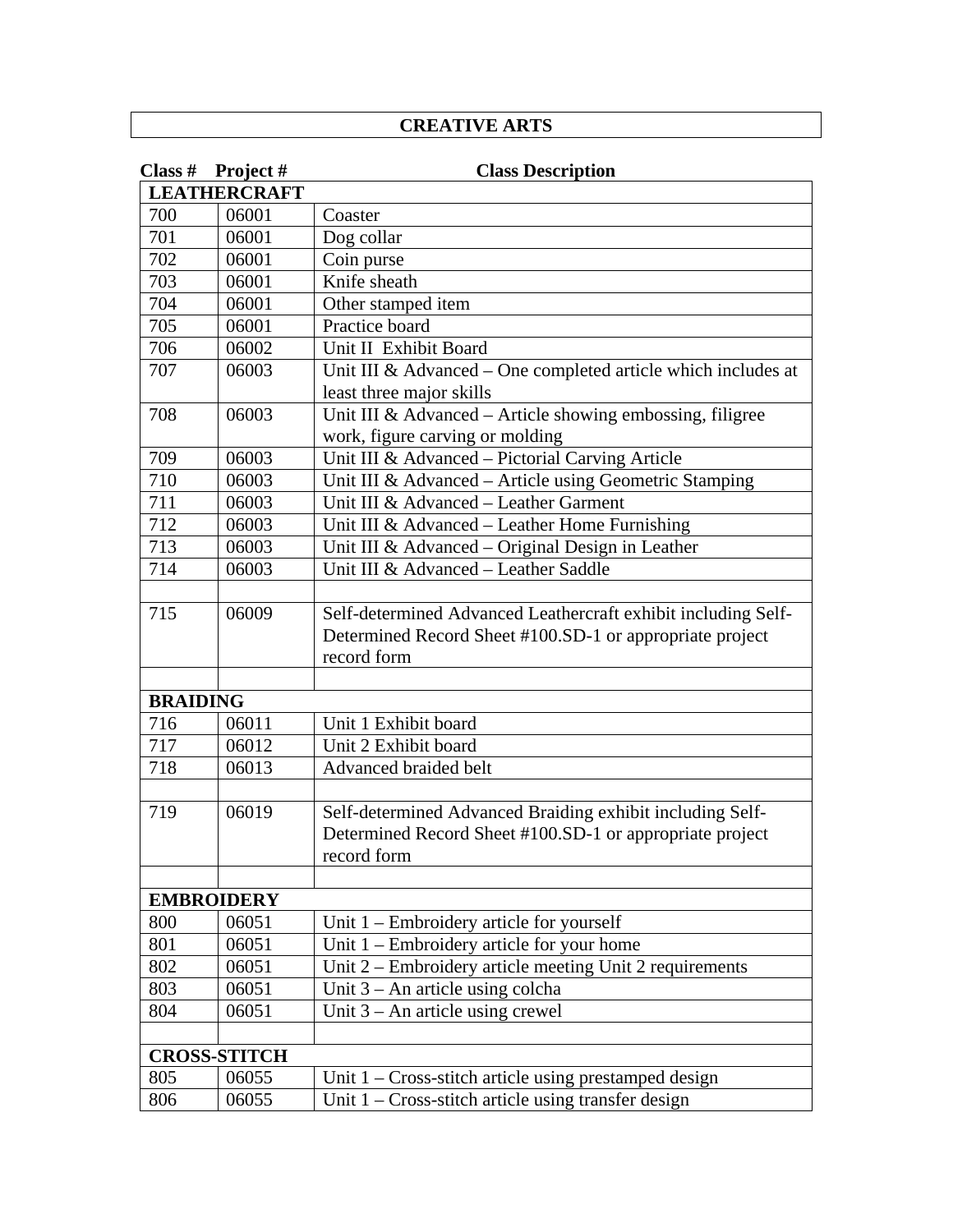| 807            | 06055              | Unit 2 – Cross-stitch article on even weave fabric from charted     |
|----------------|--------------------|---------------------------------------------------------------------|
|                |                    | design                                                              |
| 808            | 06055              | Unit 2 - Cross-stitch article on gingham from charted design        |
| 809            | 06055              | Unit 2 – Cross-stitch article on perforated paper from charted      |
|                |                    | design                                                              |
| 810            | 06055              | Unit $3 - Cross-stitch$ article charted from a picture              |
| 811            | 06055              | Unit $3$ – Cross-stitch article from an original chart              |
| 812            | 06055              | Unit 3 – Cross-stitch exhibit done in Assisi                        |
|                |                    |                                                                     |
|                | <b>NEEDLEPOINT</b> |                                                                     |
| 813            | 06071              | Unit 1 – Design in half cross-stitch and completed project          |
|                |                    | record sheet                                                        |
| 814            | 06071              | Unit 1 - Design in half cross-stitch and continental stitch and     |
|                |                    | completed project record sheet                                      |
| 815            | 06071              | Unit 2 - Sampler with 12 stitch variations finished                 |
|                |                    | appropriately and completed project record sheet                    |
| 816            | 06071              | Unit $2 -$ Knife-edge pillow or picture including at least six      |
|                |                    | stitch variations and completed project record sheet                |
| 817            | 06071              | Unit 3 - Article in Bargello, Florentine, Hungarian, Parisian,      |
|                |                    | Brick or upright Gobelin stitch and completed project record        |
|                |                    | sheet                                                               |
| 818            | 06071              | Unit 3 – Article using at least five slanted and two straight       |
|                |                    | stitch variations and completed project record sheet                |
|                |                    |                                                                     |
| <b>CROCHET</b> |                    |                                                                     |
| 819            | 06061              | Unit $1 -$ Scarf, cap or beret (choose one) using combination of    |
|                |                    | single and double crochet stitches                                  |
| 820            | 06061              | Unit $1$ – Pillow using granny square design                        |
| 821            | 06061              | Unit 2 – Potholder using basic crochet stitches and one or more     |
|                |                    | pattern stitches                                                    |
| 822            | 06061              | Unit 2 – Decorative Stitch Pillow using basic stitches and one      |
|                |                    | or more pattern stitches                                            |
| 823            | 06061              | Unit $3 - An$ afghan, shawl, scarf or throw using one or a          |
|                |                    | combination of the following stitches: Afghan Stitch,               |
|                |                    | Broomstick Lace, or Hairpin Lace                                    |
|                |                    |                                                                     |
| <b>MACRAME</b> |                    |                                                                     |
| 824            | 06081              | Unit $1 - Two small articles illustrating square and half hitch$    |
|                |                    | knots and their variations and completed project record sheet       |
| 825            | 06081              | Unit $2 - Two$ articles using different knots or knot variations of |
|                |                    | different types of yarn or cord and completed project record        |
|                |                    | sheet                                                               |
| 826            | 06081              | Unit 3 – Article of original design with chart and completed        |
|                |                    | project record sheet                                                |
|                |                    |                                                                     |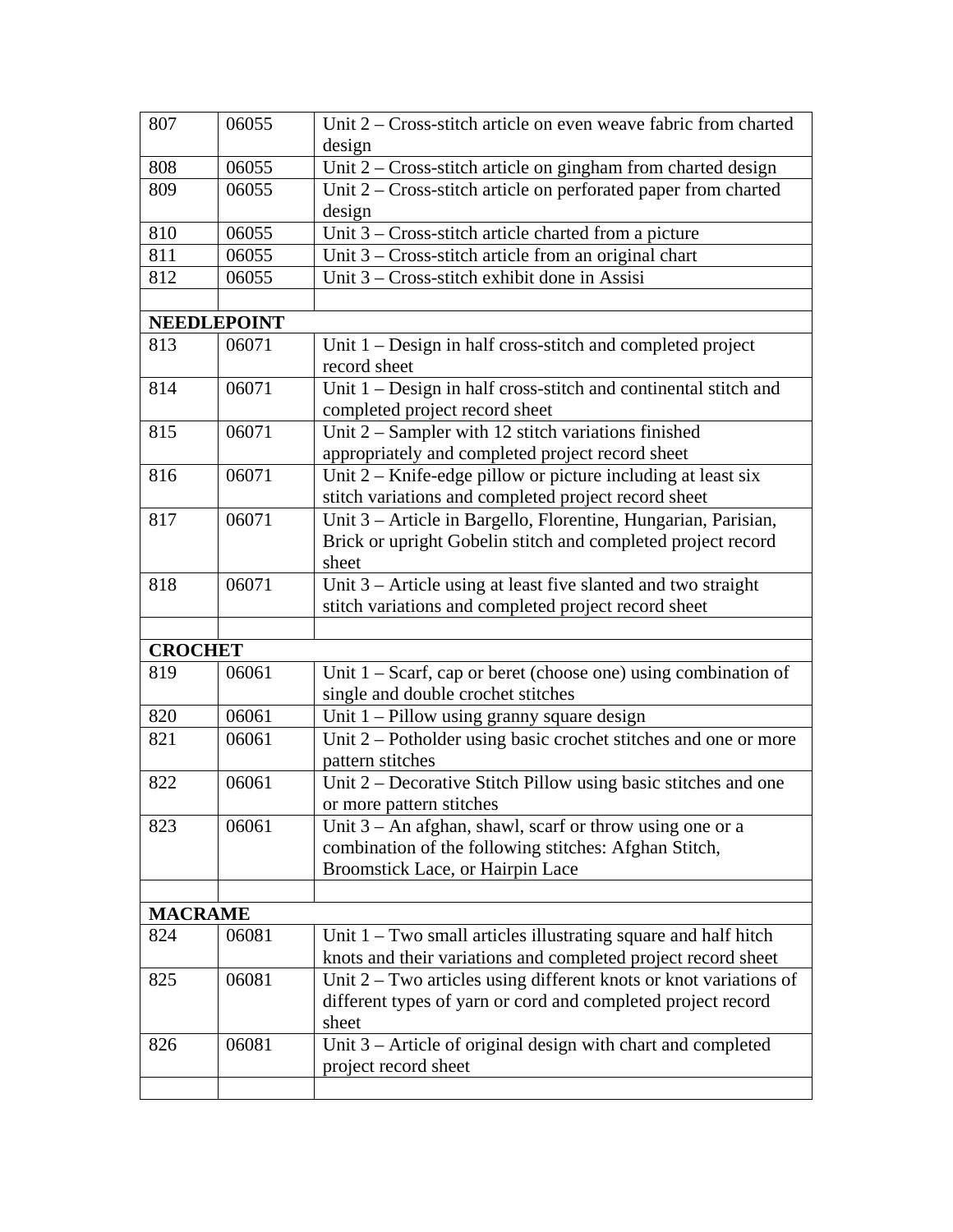| <b>KNITTING</b>    |                               |                                                                                                                                                                        |
|--------------------|-------------------------------|------------------------------------------------------------------------------------------------------------------------------------------------------------------------|
| 827                | 06041                         | Unit I - Two small articles, using the basic knitting stitches –                                                                                                       |
|                    |                               | knit and purl (head band, cap, slippers, belt, purse, placemats,                                                                                                       |
|                    |                               | pillow top, scarf, muffler, or other items.                                                                                                                            |
| 828                | 06041                         | Unit II – Two Articles (shrink, vest, simple sweater, poncho,                                                                                                          |
|                    |                               | shawl, cap and/or mittens) showing:                                                                                                                                    |
|                    |                               | Increasing and decreasing stitches.<br>a.                                                                                                                              |
|                    |                               | b. Two or more connected pieces.                                                                                                                                       |
|                    |                               | c. Use of two or more colors (as in stripes).                                                                                                                          |
|                    |                               | d. A combination of at least two variations of basic knit                                                                                                              |
|                    |                               | and purl stitches in each article.                                                                                                                                     |
| 829                | 06041                         | Unit III - Garment or large article such as an afghan, coat,                                                                                                           |
|                    |                               | sweater, dress, suit or other item, using a pattern that includes a                                                                                                    |
|                    |                               | design variation in stitch pattern and/or color.                                                                                                                       |
| 830                | 06041                         | Unit III - Mittens, socks or hat knitted using four needles.                                                                                                           |
|                    |                               |                                                                                                                                                                        |
| <b>4-H WEAVING</b> |                               |                                                                                                                                                                        |
| 831                | 06065                         | <b>Constructed Loom</b>                                                                                                                                                |
| 832                | 06065                         | <b>Woven Coasters (set of 4)</b>                                                                                                                                       |
| 833                | 06065                         | <b>Woven Placemat</b>                                                                                                                                                  |
|                    |                               |                                                                                                                                                                        |
| 834                | 06099                         | Self-determined Advanced Fibercraft exhibit including Self-                                                                                                            |
|                    |                               | Determined Record Sheet #100.SD-1 or appropriate project                                                                                                               |
|                    |                               | record form                                                                                                                                                            |
|                    |                               |                                                                                                                                                                        |
| <b>CERAMICS</b>    |                               |                                                                                                                                                                        |
| 900                | 06101                         | One glazed item                                                                                                                                                        |
| 901                | 06101                         | One underglazed item - a ceramic color was used under a glaze                                                                                                          |
| 902                | 06101                         | One overglazed item - decorative finish fired on a glazed                                                                                                              |
|                    |                               | surface                                                                                                                                                                |
| 903                |                               |                                                                                                                                                                        |
|                    | 06101                         | One unfired finish item – stains, dry brush, gold leaf, air brush,                                                                                                     |
|                    |                               | etc.                                                                                                                                                                   |
| 904                | 06101                         | One hand-molded clay item                                                                                                                                              |
| 905                | 06101                         | One greenware adaptation item                                                                                                                                          |
|                    |                               |                                                                                                                                                                        |
| 906                | 06109                         | Self-determined Advanced Ceramics exhibit including Self-                                                                                                              |
|                    |                               | Determined Record Sheet #100.SD-1 or appropriate project                                                                                                               |
|                    |                               | record form                                                                                                                                                            |
|                    | <b>PHOTOGRAPHY Guidelines</b> |                                                                                                                                                                        |
| $\circ$            |                               | Single photographs $(3\frac{1}{2}x \times 5, 4x \times 6, 6x \times 5, 2x \times 7)$ prints) must be mounted on                                                        |
|                    |                               | an 8" x 10" backing without frames or glass, with a caption.                                                                                                           |
|                    |                               | $\circ$ Sets of 2 or 3 photographs (3½" x 5" or 4" x 6" prints) must be mounted on an                                                                                  |
|                    |                               |                                                                                                                                                                        |
| O                  |                               | 11" x 14" backing without frames or glass, with a caption for each photo.<br>Sets of 4 or 5 photographs $(3\frac{1}{2}$ " x 5" or 4" x 6" prints) must be mounted on a |
|                    |                               | 14" x 22" backing without frames or glass, with a caption for each photo.                                                                                              |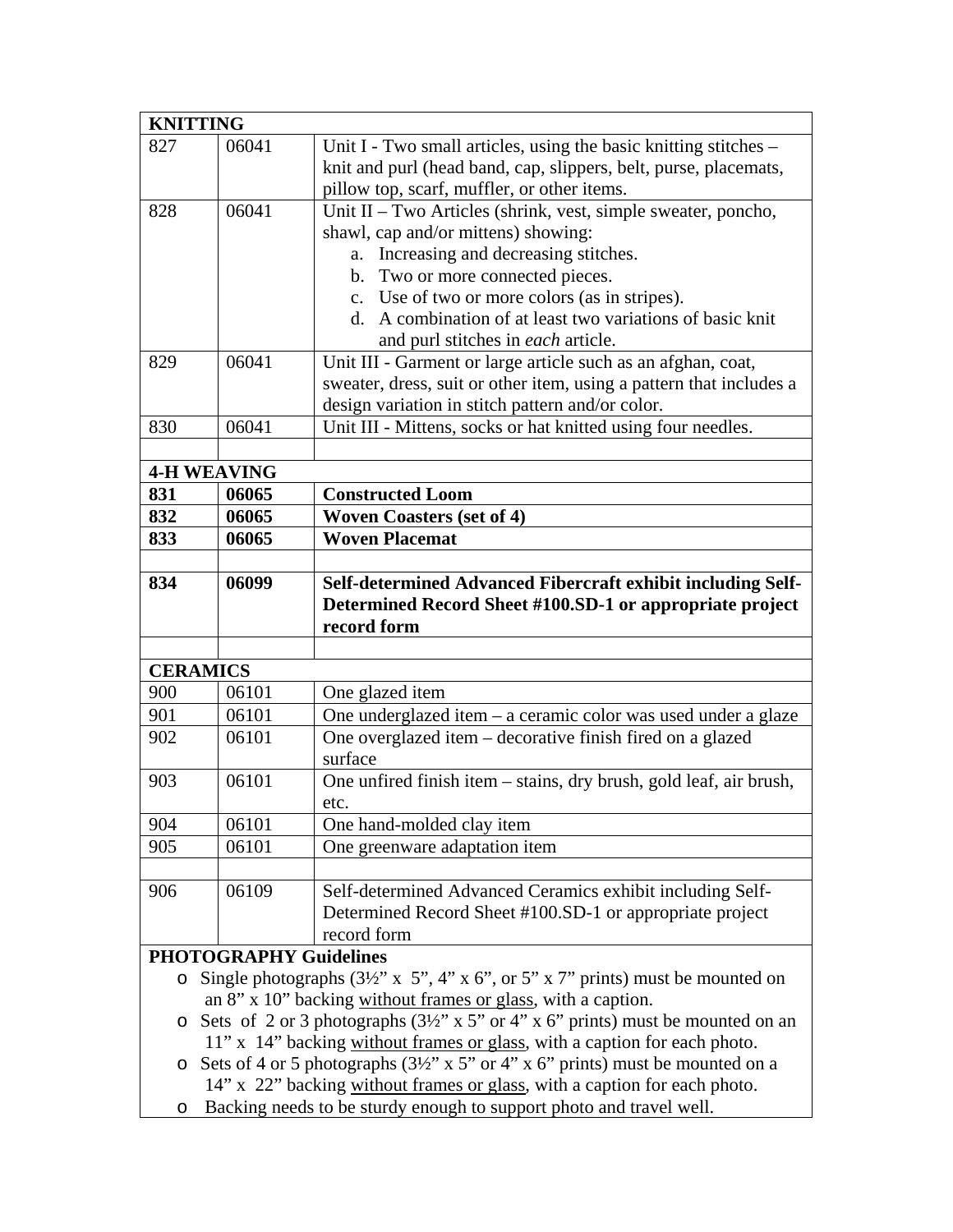|      |       | PHOTOGRAPHY - UNIT I FOCUS ON PHOTOGRAPHY                               |
|------|-------|-------------------------------------------------------------------------|
| 1000 | 06201 | Unit $1 - Set$ of 2 Portraits (two photos of the same person one        |
|      |       | using landscape and one using portrait position)                        |
| 1001 | 06201 | Unit $1 - Set$ of 2 Shadow Photos (one with item casting                |
|      |       | shadow, one of shadow only)                                             |
| 1002 | 06201 | Unit $1 -$ Trick photo                                                  |
| 1003 | 06201 | Unit $1 -$ Same subject taken with front, back, side and top            |
|      |       | lighting (4 photos)                                                     |
| 1004 | 06201 | Unit 1 – Set of Birds Eye View and Bugs Eye View Photos (2              |
|      |       | photos)                                                                 |
| 1005 | 06201 | Unit $1 - Black & White Photo$                                          |
| 1006 | 06201 | Unit 1 - Flash Photo                                                    |
|      |       |                                                                         |
|      |       | PHOTOGRAPHY - UNIT II CONTROLLING THE IMAGE                             |
| 1007 | 06202 | Unit $2$ – Photo showing Good Composition                               |
| 1008 | 06202 | Unit 2 – Action Photo                                                   |
| 1009 | 06202 | Unit $2$ – Photo set at Night                                           |
| 1010 | 06202 | Unit $2 - Silhouette Photo$                                             |
| 1011 | 06202 | Unit $2$ – Five (5) photos of the same subject taken from               |
|      |       | different angles                                                        |
|      |       |                                                                         |
|      |       | PHOTOGRAPHY - UNIT III MASTERING PHOTOGRAPHY                            |
| 1012 | 06203 | <b>Unit 3 - Reflection Photo</b>                                        |
| 1013 | 06203 | Unit 3 - Still-life Photo                                               |
| 1014 | 06203 | Unit 3 – Portrait Photo                                                 |
| 1015 | 06203 | Unit 3 – Display of 3 photos for a marketing brochure                   |
| 1016 | 06203 | Unit 3 – Exhibit of 5 specialty photos (photos using special            |
|      |       | lens, special effects, lighting and/or other specialized                |
|      |       | equipment labelled for technique)                                       |
|      |       |                                                                         |
|      |       | PHOTOGRAPHY - DIGITAL PHOTOGRAPHY                                       |
| 1017 | 06204 | Display of your five (5) favorites photos with captions                 |
| 1018 | 06204 | Display of three $(3)$ news event photos                                |
| 1019 | 06204 | Color photo converted to black and white - must include                 |
|      |       | original photo                                                          |
| 1020 | 06204 | Black and white photo with some color added – must include              |
|      |       | black and white photo                                                   |
| 1021 | 06204 | Photo with an added vignette and background – must include              |
|      |       | original photo                                                          |
| 1022 | 06204 | Photo documenting a 4-H event with caption                              |
| 1023 |       |                                                                         |
| 1024 | 06299 | Self-determined Advanced Photography exhibit including Self-            |
|      |       | Determined Record Sheet #100.SD-1 or appropriate project<br>record form |
|      |       |                                                                         |
|      |       |                                                                         |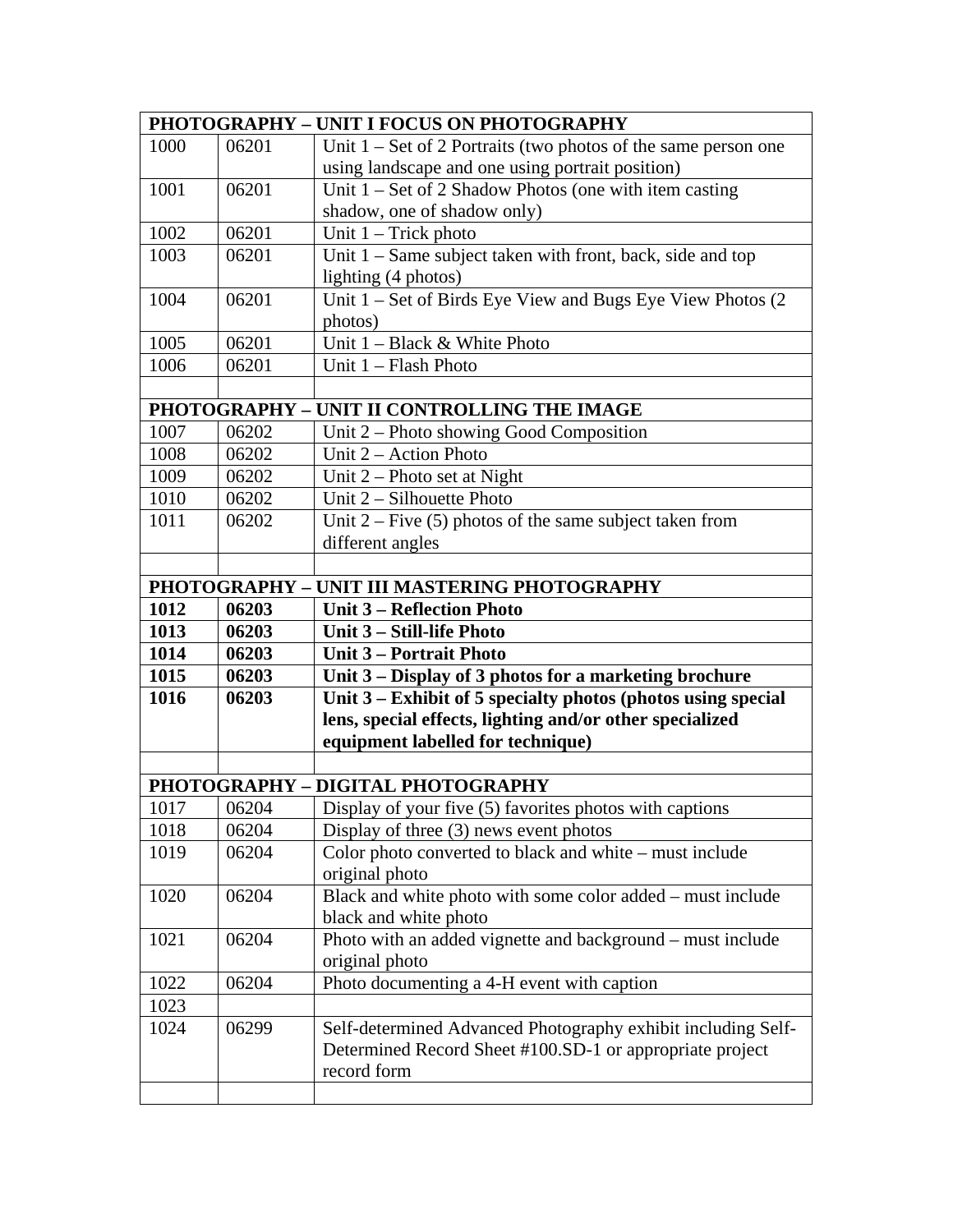|               | <b>SCRAPBOOKING</b> |                                                                                   |
|---------------|---------------------|-----------------------------------------------------------------------------------|
| 1025          | 06206               | One scrapbook page in a 8.5' X 11" or 12 X 12" format                             |
| 1026          | 06206               | Two scrapbook pages in a 8.5" X 11" or 12" X 12" format that                      |
|               |                     | go together in a set (a two-page spread)                                          |
| 1027          | 06206               | One completed theme album of any size                                             |
| 1028          | 06206               | One completed gift album of any size                                              |
| 1029          | 06206               | One covered photo album                                                           |
|               |                     |                                                                                   |
| 1030          | 06209               | Self-determined Advanced Scrapbooking exhibit including                           |
|               |                     | Self-Determined Record Sheet #100.SD-1 or appropriate                             |
|               |                     | project record form                                                               |
|               |                     |                                                                                   |
|               |                     | DUDED UP DENIM – items must follow patterns/instructions included in the          |
| project book. |                     |                                                                                   |
| 1040          | 07163               | <b>Pocket Purse</b>                                                               |
| 1041          | 07163               | Pot Holder                                                                        |
| 1042          | 07163               | Apron                                                                             |
| 1043          | 07163               | <b>Pocket Frame</b>                                                               |
| 1044          | 07163               | <b>Magnetic Board</b>                                                             |
| 1045          | 07163               | Rag Quilt                                                                         |
| 1046          | 07163               | Any other item from the project book                                              |
|               |                     |                                                                                   |
|               |                     | <b>JEWELRY MAKING – items must utilize techniques learned in the project book</b> |
| 1050          | 06111               | <b>Pair of Earrings</b>                                                           |
| 1051          | 06111               | Keychain                                                                          |
| 1052          | 06111               | <b>Leather Bracelet</b>                                                           |
| 1053          | 06111               | <b>Necklace</b>                                                                   |
| 1054          | 06111               | <b>Bookmark</b>                                                                   |
| 1055          | 06111               | One complete set: including earrings, necklace and bracelet                       |
| 1056          | 06111               | Jewelry Business Portfolio: including business name, logo,                        |
|               |                     | outline of 5 step marketing plan and product pricing                              |
|               |                     | worksheets                                                                        |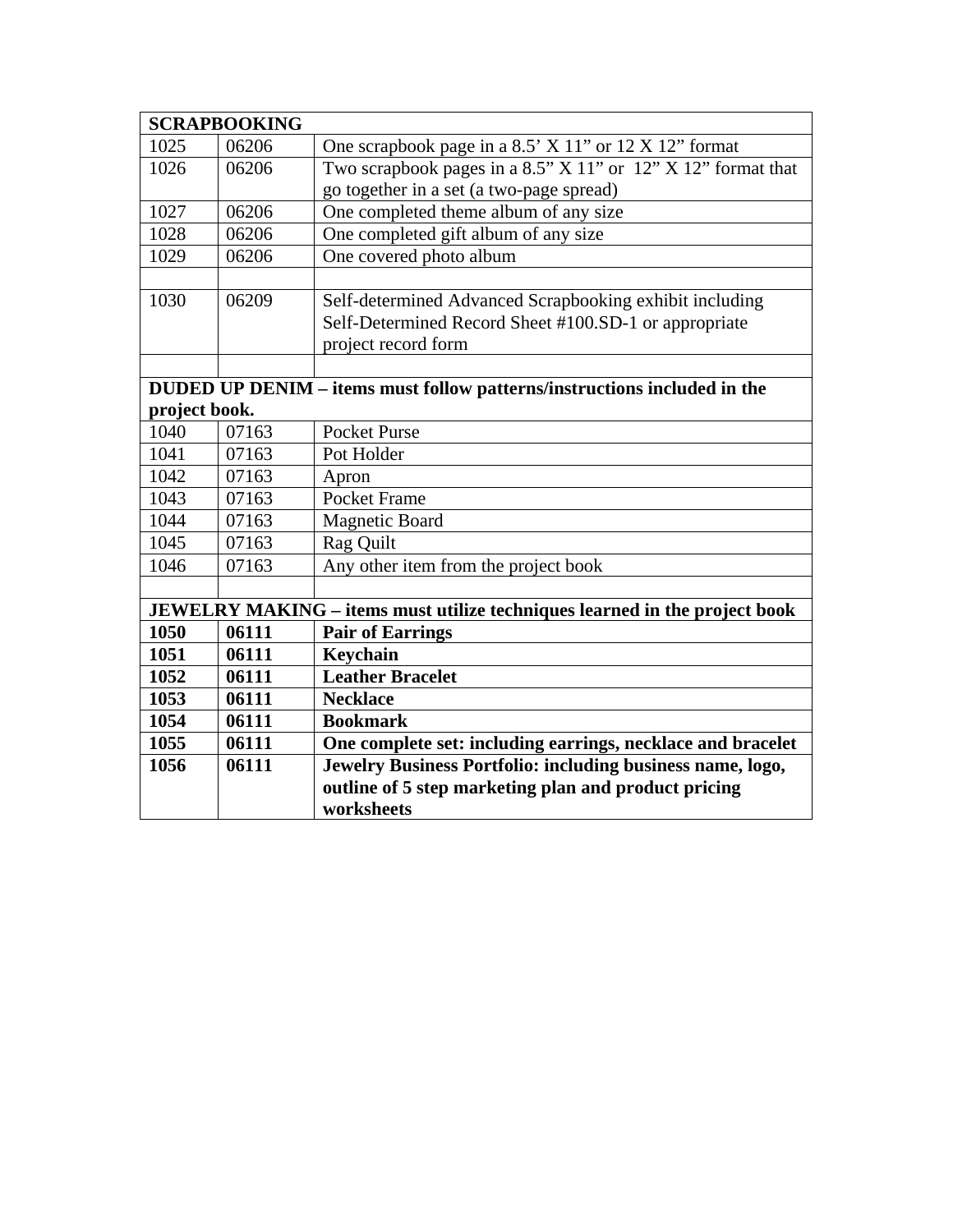### **HOME ECONOMICS**

|                  | Class # Project #            | <b>Class Description</b>                                           |
|------------------|------------------------------|--------------------------------------------------------------------|
|                  | <b>SEWING &amp; CLOTHING</b> |                                                                    |
| <b>SEWING I</b>  |                              |                                                                    |
| 1100             | 07002                        | Unit $1 -$ Sewing Tool Kit                                         |
| 1101             | 07002                        | Unit 1 – Simple Gathered Skirt                                     |
| 1102             | 07002                        | Unit $1 -$ Quick and Easy Tote Bag                                 |
| 1103             | 07002                        | Unit 1 - Scrunchie                                                 |
|                  |                              |                                                                    |
| <b>SEWING II</b> |                              |                                                                    |
| 1104             | 07003                        | Unit 2 – Patchwork Pillow                                          |
| 1105             | 07003                        | Unit 2 – Handy Dandy Apron                                         |
| 1106             | 07003                        | Unit $2 - X$ -citing Pants or Shorts                               |
| 1107             | 07003                        | Unit $2 - X$ -tra Special Shirt                                    |
|                  |                              |                                                                    |
|                  |                              | MIX & MATCH I - no zipper in garments                              |
| 1108             | 07101                        | Sam, the Slinky Snake                                              |
| 1109             | 07101                        | Skirt and top                                                      |
| 1110             | 07101                        | Vest and skirt/pants                                               |
| 1111             | 07101                        | Top and pants/shorts                                               |
| 1112             | 07101                        | Jumper and top                                                     |
|                  |                              |                                                                    |
|                  |                              | MIX & MATCH II – one garment must include a lapped/centered zipper |
| 1113             | 07102                        | Top and skirt                                                      |
| 1114             | 07102                        | Top and pants/shorts                                               |
| 1115             | 07102                        | Jumper and top                                                     |
| 1116             | 07102                        | Outfit with three pieces                                           |
| 1117             | 07102                        | Vest and pants/skirt                                               |
|                  |                              |                                                                    |
|                  | <b>LET'S MAKE A T-SHIRT</b>  |                                                                    |
| 1118             | 07103                        | T-shirt                                                            |
|                  |                              |                                                                    |
|                  | <b>SEW AND GO</b>            |                                                                    |
| 1119             | 07104                        | Quick Sack                                                         |
| 1120             | 07104                        | Jumbo Garment Bag                                                  |
| 1121             | 07104                        | Handy Duffle Bag                                                   |
| 1122             | 07104                        | Super Duffle Bag                                                   |
|                  |                              |                                                                    |
|                  | <b>CREATIVE TOUCHES</b>      |                                                                    |
| 1123             | 07105                        | Embellished shirt – denim, sweatshirt or T-shirt – using           |
|                  |                              | techniques in project book                                         |
| 1124             | 07105                        | Embellished jacket                                                 |
| 1125             | 07105                        | Embellished vest                                                   |
| 1126             | 07105                        | <b>Embellished pants</b>                                           |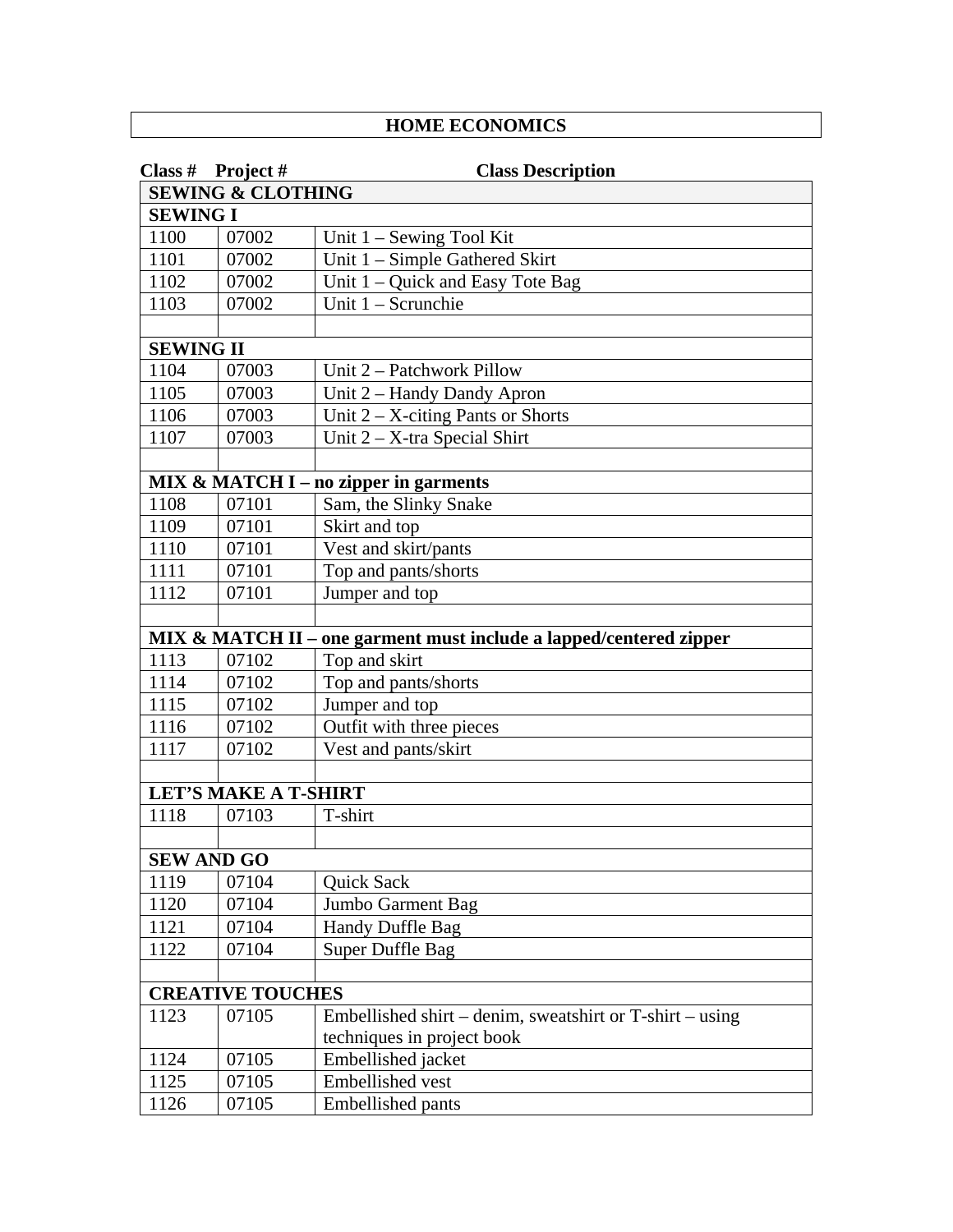| 1127          | 07105                       | Accessories – decorated tote bag, shoes, hats or socks                             |
|---------------|-----------------------------|------------------------------------------------------------------------------------|
|               |                             |                                                                                    |
|               |                             | SENIOR CLOTHING CONSTRUCTION I - SENIOR LEVEL ONLY                                 |
|               | <b>CASUAL WEAR</b>          |                                                                                    |
| 1128          | 07153                       | Casual dress – one or two piece                                                    |
| 1129          | 07153                       | Pants/slacks with blouse/shirt (2 pieces)                                          |
| 1130          | 07153                       | Shorts and top (2 pieces)                                                          |
| 1131          | 07153                       | Skirt and top (2 pieces)                                                           |
| 1132          | 07153                       | Jumper and blouse (2 pieces)                                                       |
| 1133          | 07153                       | Jumpsuit                                                                           |
|               |                             |                                                                                    |
|               | <b>COORDINATES</b>          |                                                                                    |
| 1134          | 07153                       | Skirt with blouse and vest or jacket (3 pieces)                                    |
| 1135          | 07153                       | Pants with blouse and vest or jacket (3 pieces)                                    |
| 1136          | 07153                       | Two-piece dress and jacket (3 pieces)                                              |
| 1137          | 07153                       | Shorts or pants with blouse and sweater (3 pieces)                                 |
|               |                             |                                                                                    |
|               | <b>DRESS-UP ATTIRE</b>      |                                                                                    |
| 1138          | 07153                       | Dress (non-formal)                                                                 |
| 1139          | 07153                       | Suit (at least 2 pieces)                                                           |
| 1140          | 07153                       | Dress and jacket (2 pieces)                                                        |
|               |                             |                                                                                    |
| 1141          | <b>FORMAL WEAR</b><br>07153 | Prom dress or bridesmaid's dress (short)                                           |
| 1142          | 07153                       | Prom dress or bridesmaid's dress (long)                                            |
| 1143          | 07153                       | Wedding dress                                                                      |
| 1144          | 07153                       | Tuxedo                                                                             |
| 1145          | 07153                       | Cutaway coat and slacks                                                            |
|               |                             |                                                                                    |
|               |                             | SENIOR CLOTHING CONSTRUCTION II - SENIOR LEVEL ONLY                                |
|               |                             | <b>CREATIVE DESIGN - all garments must be the original design or adaptation of</b> |
| the exhibitor |                             |                                                                                    |
| 1146          | 07154                       | Shirt/Blouse                                                                       |
| 1147          | 07154                       | Pants/Shorts/Skirt                                                                 |
| 1148          | 07154                       | Dress                                                                              |
| 1149          | 07154                       | Two-Piece Outfit – Shirt & Pants/Skirt                                             |
| 1150          | 07154                       | Three-Piece Outfit – Jacket, Shirt & Pants/Skirt                                   |
|               |                             |                                                                                    |
|               |                             | <b>FASHION MAGIC - SENIOR LEVEL ONLY - PILOT</b>                                   |
|               |                             | PHASE I - WARDROBE PLANNING                                                        |
| 1164          | 07155                       | Planning Notebook & Clothing Ensemble                                              |
| 1165          | 07155                       | Wardrobe Planning Exhibit                                                          |
|               |                             |                                                                                    |
|               |                             | PHASE II - CLOTHING COORDINATION                                                   |
| 1166          | 07162                       | Coordination Notebook & Clothing Ensemble                                          |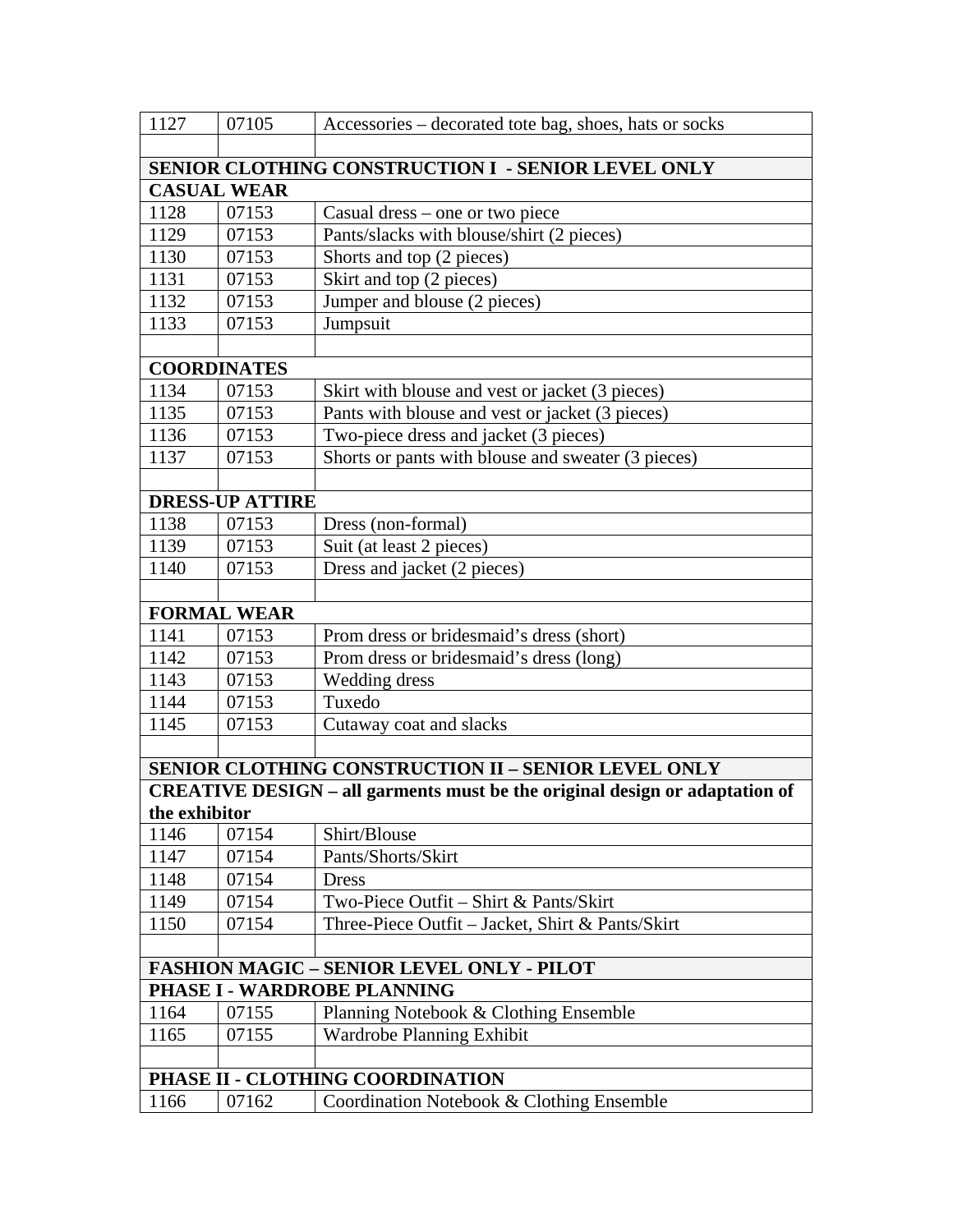| 1167            | 07162                        | <b>Clothing Coordination Exhibit</b>                         |
|-----------------|------------------------------|--------------------------------------------------------------|
|                 |                              |                                                              |
|                 |                              | <b>PHASE III - FASHION CONSUMERISM &amp; CAREERS</b>         |
| 1168            | 07161                        | Fashion Consumerism & Careers Exhibit                        |
|                 |                              |                                                              |
|                 | <b>SERGER SEWING</b>         |                                                              |
| 1169            | 07158                        | Tissue cover                                                 |
| 1170            | 07158                        | Eyeglass case                                                |
| 1171            | 07158                        | Book cover                                                   |
| 1172            | 07158                        | Tote bag                                                     |
| 1173            | 07158                        | T-shirt                                                      |
| 1174            | 07158                        | Running shorts                                               |
| 1175            | 07158                        | T-shirt dress                                                |
| 1176            | 07158                        | Half slip                                                    |
| 1177            | 07158                        | Fringed skirt and shawl (2 pieces)                           |
| 1178            | 07158                        | Scarf                                                        |
| 1179            | 07158                        | Set of four place mats and napkins                           |
| 1180            | 07158                        | Advanced garment                                             |
|                 |                              |                                                              |
| 1181            | 07199                        | Self-determined Sewing exhibit including Self-Determined     |
|                 |                              | Record Sheet #100.SD-1 appropriate project record form       |
|                 |                              |                                                              |
| <b>QUILTING</b> |                              |                                                              |
| 1182            | 06030                        | Quick & Easy Throw                                           |
| 1183            | 06030                        | Rag Throw                                                    |
| 1184            | 06030                        | Large Rag Quilt                                              |
| 1185            | 06030                        | Rail Fence Throw                                             |
| 1186            | 06030                        | Rail Fence Quilt                                             |
| 1187            | 06030                        | 9-Patch Throw                                                |
| 1188            | 06030                        | 9-Patch Quilt                                                |
| 1189            | 06030                        | Quick & Easy Pillowcase                                      |
| 1190            | 06030                        | Rag Quilt Pillow                                             |
| 1191            | 06030                        | Rail Fence Pillow                                            |
| 1192            | 06030                        | 9-Patch Pillow                                               |
|                 |                              |                                                              |
| 1193            | *                            | Self-determined Hand Quilted exhibit including Self-         |
|                 |                              | Determined Record Sheet #100.SD-1                            |
| 1194            | ∗                            | Self-determined Machine Quilted exhibit including Self-      |
|                 |                              | Determined Record Sheet #100.SD-1 appropriate project record |
|                 |                              | form                                                         |
|                 |                              |                                                              |
|                 | <b>FOODS &amp; NUTRITION</b> |                                                              |
|                 | <b>ADVENTURES WITH FOODS</b> |                                                              |
| 1200            | 07380                        | Trail Mix (1/2 pint jar)                                     |
| 1201            | 07380                        | Butterscotch Fingers (3)                                     |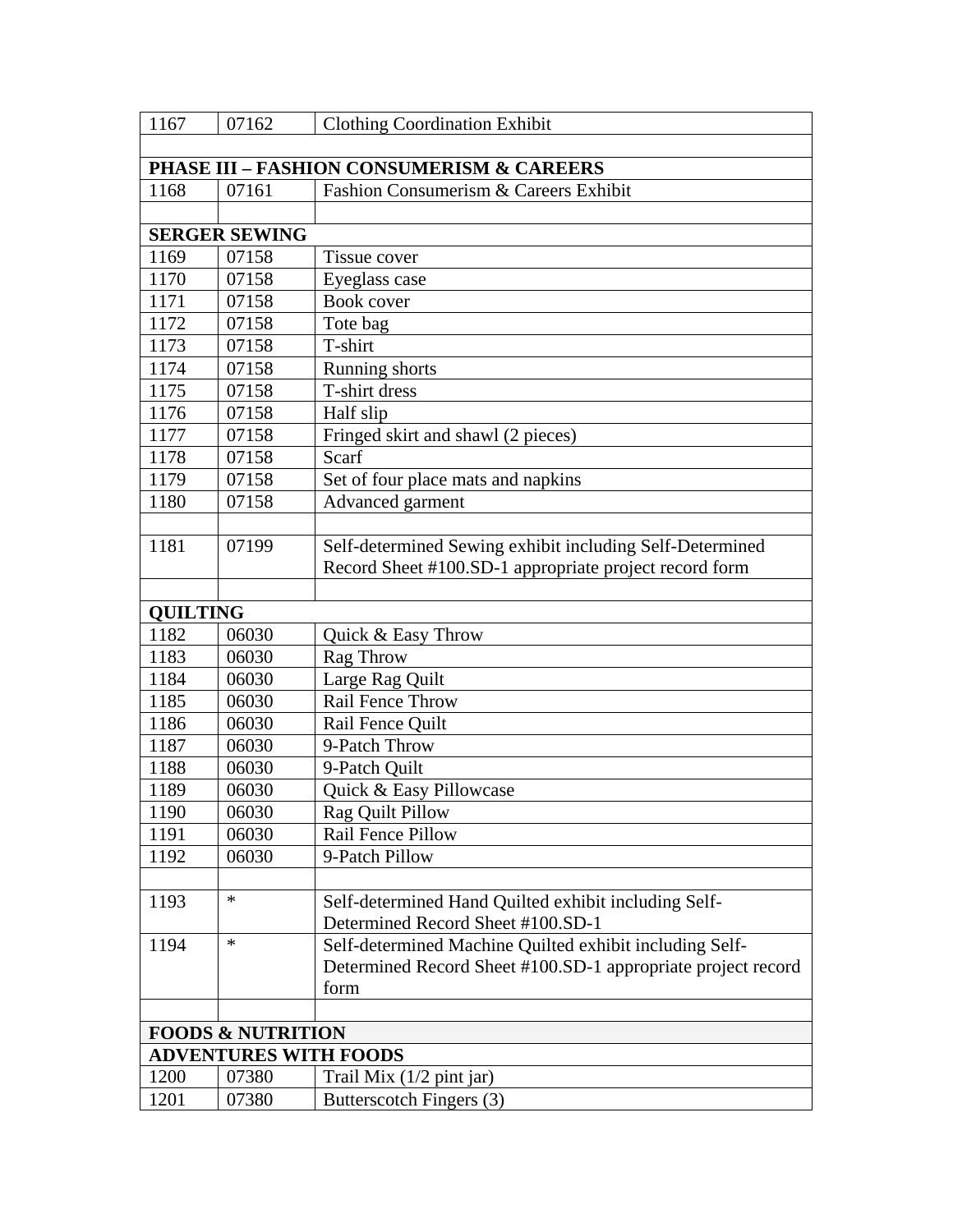| 1202               | 07380                          | Oatmeal Cookies (3)                                                          |
|--------------------|--------------------------------|------------------------------------------------------------------------------|
| 1203               | 07380                          | Peanut Butter Cookies (3)                                                    |
| 1204               | 07380                          | Completed project workbook                                                   |
|                    |                                |                                                                              |
| <b>QUICK MEALS</b> |                                |                                                                              |
| 1205               | 07382                          | Spicy Granola Cereal (1/2 pint jar)                                          |
| 1206               | 07382                          | Breakfast Bars $-$ (3)                                                       |
| 1207               | 07382                          | Oatmeal Applesauce Cookies - (3)                                             |
| 1208               | 07382                          | Menu for a day (mounted on firm paper $8\frac{1}{2}$ " x 11")                |
| 1209               | 07382                          | Completed project workbook                                                   |
|                    |                                |                                                                              |
|                    | <b>FOOD, FRIENDS &amp; FUN</b> |                                                                              |
| 1210               | 07384                          | Applesauce Oatmeal Muffins $-$ (3)                                           |
| 1211               | 07384                          | Plan a Party Guide (mounted on firm paper $8\frac{1}{2}$ " x 11")            |
| 1212               | 07384                          | Gift from the kitchen                                                        |
| 1213               | 07384                          | Completed project workbook                                                   |
|                    |                                |                                                                              |
|                    | <b>OUTDOOR COOKING</b>         |                                                                              |
|                    |                                | <b>OUTDOOR COOKING UNIT 1 - ON THE GRILL</b>                                 |
| 1214               | 07386                          | Unit 1 - Outdoor Cooking - Gilling exhibit                                   |
| 1215               | 07386                          | Unit 1 - Outdoor Cooking - Grilling Recipe (original or                      |
|                    |                                | adapted - mounted on firm paper $8\frac{1}{2}$ x 11")                        |
| 1216               | 07386                          | <b>Unit 1 - Completed Grilling Menu Planning Worksheet</b>                   |
|                    |                                |                                                                              |
|                    |                                | <b>OUTDOOR COOKING UNIT 2 - GOING DUTCH</b>                                  |
| 1217               | 07387                          | Unit 2 - Outdoor Cooking - Dutch Oven exhibit                                |
| 1218               | 07387                          | Unit 2 - Outdoor Cooking Dutch Oven Recipe (original or                      |
|                    |                                | adapted - mounted on firm paper $8\frac{1}{2}$ 'x 11'')                      |
| 1219               | 07387                          | Unit 2 - Completed Dutch Oven Menu Planning Worksheet                        |
|                    |                                |                                                                              |
|                    | <b>SUPER SNACKING</b>          |                                                                              |
| 1225   07257       |                                | Super Snacking exhibit                                                       |
| 1226               | 07257                          | Completed project book                                                       |
|                    |                                |                                                                              |
| 1230               |                                |                                                                              |
|                    | 07399                          | Self-determined Foods & Nutrition exhibit including Self-                    |
|                    |                                | Determined Record Sheet #100.SD-1 appropriate project record                 |
|                    |                                | form                                                                         |
|                    |                                |                                                                              |
|                    |                                | <b>BAKING</b> – all Baking Exhibits must be made using the recipes provided. |
| <b>BAKING I</b>    |                                |                                                                              |
| 1300               | 07280                          | Three $(3)$ biscuits                                                         |
| 1301               | 07280                          | Three $(3)$ plain muffins                                                    |
| 1302               | 07280                          | Three (3) chocolate chip cookies                                             |
| 1303               | 07280                          | Three $(3)$ sugar cookies – round, plain, uniced                             |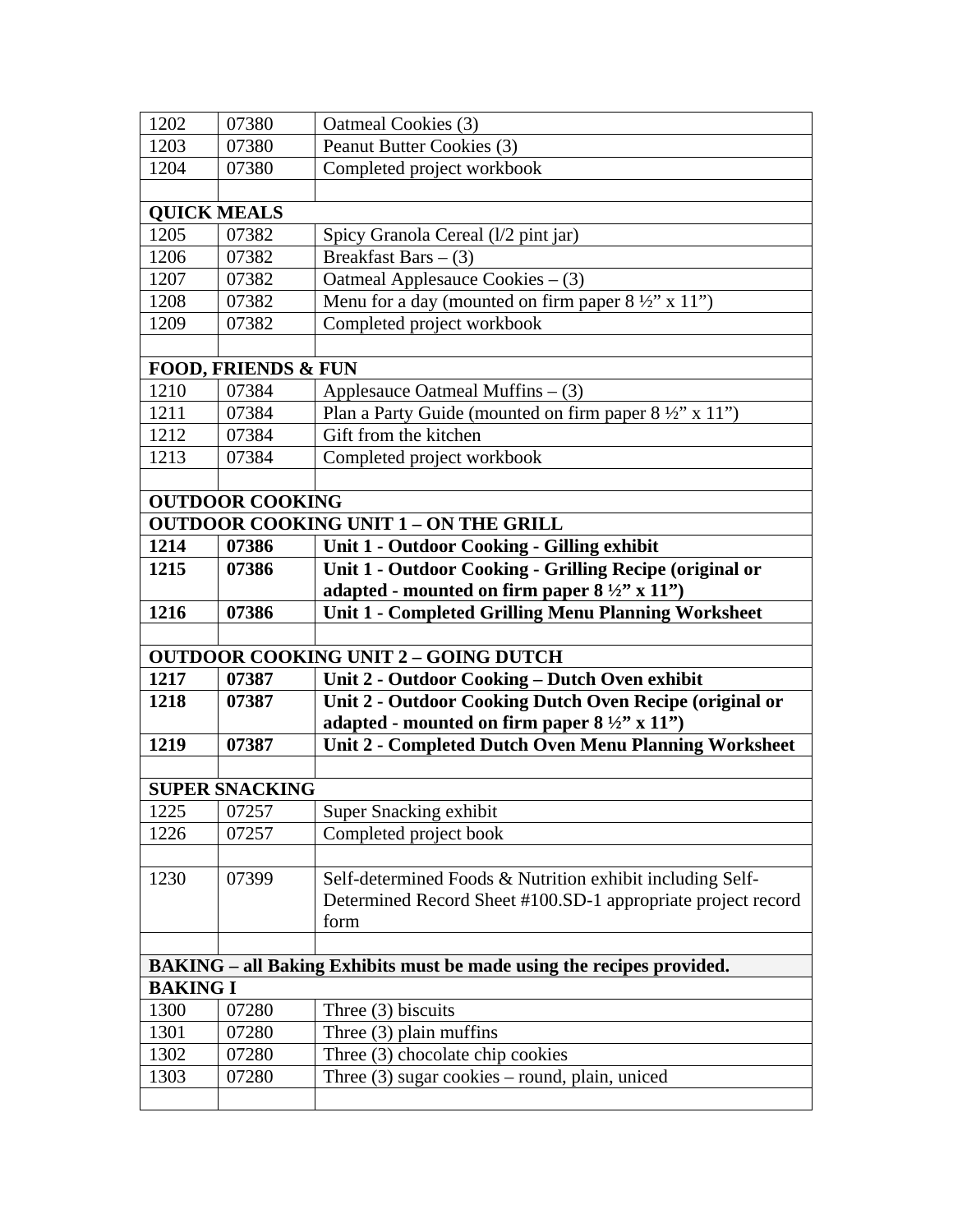| <b>BAKING II</b> |                               |                                                                                |
|------------------|-------------------------------|--------------------------------------------------------------------------------|
| 1304             | 07282                         | Banana Nut Bread - one loaf                                                    |
| 1305             | 07282                         | Quick Coffee Cake - two 3" x 3" squares                                        |
| 1306             | 07282                         | Three (3) Brown Sugar Nut Cookies                                              |
| 1307             | 07282                         | Three (3) Jam Thumbprint Cookies                                               |
| 1308             | 07282                         | Plain Brownies – three $3"$ x $3"$ squares                                     |
| 1309             | 07282                         | Cornbread – two $3$ " x $3$ " squares                                          |
| <b>BREADS</b>    |                               |                                                                                |
| 1310             | 07284                         | Three $(3)$ cinnamon rolls – (un-iced)                                         |
| 1311             | 07284                         | Three (3) whole wheat refrigerator rolls                                       |
| 1312             | 07284                         | One (1) 9x5 loaf white yeast bread                                             |
| 1313             | 07284                         | Three $(3)$ crescent rolls                                                     |
| 1314             | 07284                         | Three (3) Angel biscuits                                                       |
| 1315             | 07284                         | One $(1)$ loaf or three $(3)$ rolls of any other specialty bread from          |
|                  |                               | project                                                                        |
|                  |                               |                                                                                |
|                  | <b>PASTRIES &amp; PIES</b>    |                                                                                |
| 1316             | 07286                         | One 8" or 9" double crust peach or apricot pie                                 |
| 1317             | 07286                         | One 8" or 9" double crust berry pie                                            |
| 1318             | 07286                         | Two fruit-filled turnovers or empanadas                                        |
| 1319             | 07286                         | One 8" or 9" double crust apple pie                                            |
|                  |                               |                                                                                |
| <b>CAKES</b>     |                               |                                                                                |
| 1320             | 07300                         | One Yellow Layer Cake, unfrosted                                               |
| 1321             | 07300                         | White or Yellow Layer Cake with Butter Cream Frosting                          |
| 1322             | 07300                         | Chocolate Layer Cake with Chocolate Butter Cream Frosting                      |
| 1323             | 07300                         | Sponge Cake - unfrosted                                                        |
| 1324             | 07300                         | Angel Food Cake - unfrosted                                                    |
| 1325             | 07300                         | Pound Cake - unfrosted                                                         |
| 1326             | 07300                         | German Chocolate Cake                                                          |
| 1327             | 07300                         | <b>Jelly Roll</b>                                                              |
| 1328             | 07300                         | Apple Bundt Cake - unfrosted                                                   |
|                  |                               |                                                                                |
|                  |                               | <b>CAKE DECORATING – all entries must be real cakes (no forms or foam) and</b> |
|                  |                               | will be cut and tasted for judging.                                            |
|                  |                               | <b>CAKE DECORATING UNITS 1-3: Royal icing or Fondant cannot be used as a</b>   |
|                  | base frosting in these units. |                                                                                |
| 1340             | 07301                         | Unit $1$ - One decorated single layer cake $-8$ " or 9" round,                 |
|                  |                               | square or 9x13 using edible decorations, no decorator tips,                    |
|                  |                               | character pans or cut up cakes                                                 |
| 1341             | 07301                         | Unit $2$ – One decorated single layer cake using the writing,                  |
|                  |                               | leaf and star tips                                                             |
| 1342             | 07301                         | Unit 3 – One decorated two-layered cake using 3-5 tips                         |
|                  |                               | including the writing, leaf and star tips in decorating, a side                |
|                  |                               | border and demonstrate figure piping                                           |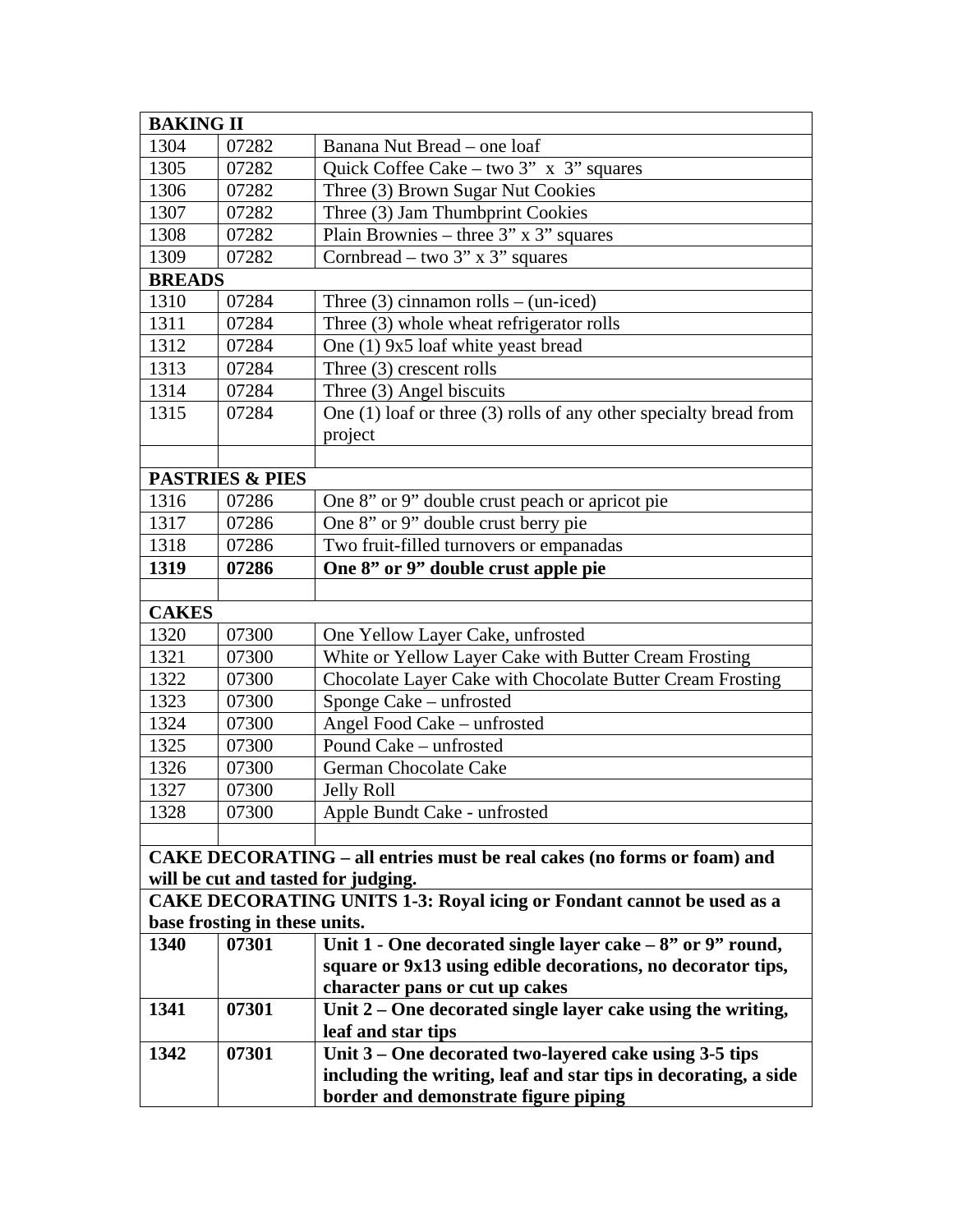|                      |                                   | <b>CAKE DECORATING UNITS 4-6</b>                             |
|----------------------|-----------------------------------|--------------------------------------------------------------|
| 1343                 | 07302                             | One decorated character cake which resembles the shape of    |
|                      |                                   | a character or object made without cutting.                  |
| 1344                 | 07302                             | Three (3) decorated cupcakes of a similar design or theme.   |
| 1345                 | 07302                             | Character or design using a single layer of cupcakes on one  |
|                      |                                   | cake board no larger than 9"x13"                             |
| 1346                 | 07302                             | One decorated cup-up cake using three different types of     |
|                      |                                   | tips (frosting, edible materials - including royal icing and |
|                      |                                   | fondant are allowed) (internal non-edible supports allowed,  |
|                      |                                   | but must not show.)                                          |
|                      |                                   |                                                              |
|                      |                                   | <b>CAKE DECORATING UNITS 7-9</b>                             |
| 1347                 | 07303                             | One two-layer 8", 9" or 10" cake using a minimum of one      |
|                      |                                   | flat surface flower, one flower made on a flat flower nail,  |
|                      |                                   | one border and one side trim.                                |
| 1348                 | 07303                             | One decorated two-layer 8", 9" or 10" round or square cake   |
|                      |                                   | using fondant and gum paste decorations as well as any       |
|                      |                                   | skills from Units 3-7.                                       |
| 1349                 | 07303                             | One decorated two layer 8", 9" or 10" cake using string      |
|                      |                                   | work and flower(s) made on a lilly flower nail and border.   |
|                      |                                   |                                                              |
|                      |                                   | <b>CAKE DECORATING UNITS 10-12 - SENIOR ONLY</b>             |
| 1350                 | 07304                             | One decorated cake of three or more tiers of graduated       |
|                      |                                   | sizes, using supports and separator plates. Pillars may be   |
|                      |                                   | used, but are not required. A border is required.            |
| 1351                 | 07304                             | One molded or shaped object may be on a decorated cake       |
|                      |                                   | or an independent display in a case (no larger than 10       |
|                      |                                   |                                                              |
|                      |                                   | inches) to protect the item from harm.                       |
| 1352                 | 07304                             | One detailed notebook describing your cake decorating        |
|                      |                                   | project including goals, plans, accomplishments, evaluation  |
|                      |                                   | $(pg 24-28)$ and photos.                                     |
|                      |                                   |                                                              |
|                      | 07299                             | Self-determined Baking exhibit including Self-Determined     |
|                      |                                   | Record Sheet #100.SD-1 appropriate project record form       |
|                      |                                   |                                                              |
| <b>DAIRY FOOD</b>    |                                   |                                                              |
| <b>MILK - UNIT I</b> |                                   |                                                              |
| 1400                 | 07310                             | Buttermilk Cornbread - one 3" piece                          |
| 1401                 | 07310                             | Three (3) Oatmeal Cookies                                    |
| 1402                 | 07310                             | Completed project record book                                |
|                      |                                   |                                                              |
|                      | <b>ICE CREAM - UNIT II</b>        |                                                              |
| 1403                 | 07312                             | Granola Cookies (3)                                          |
| 1404                 | 07312<br><b>CHEESE - UNIT III</b> | Completed project record book                                |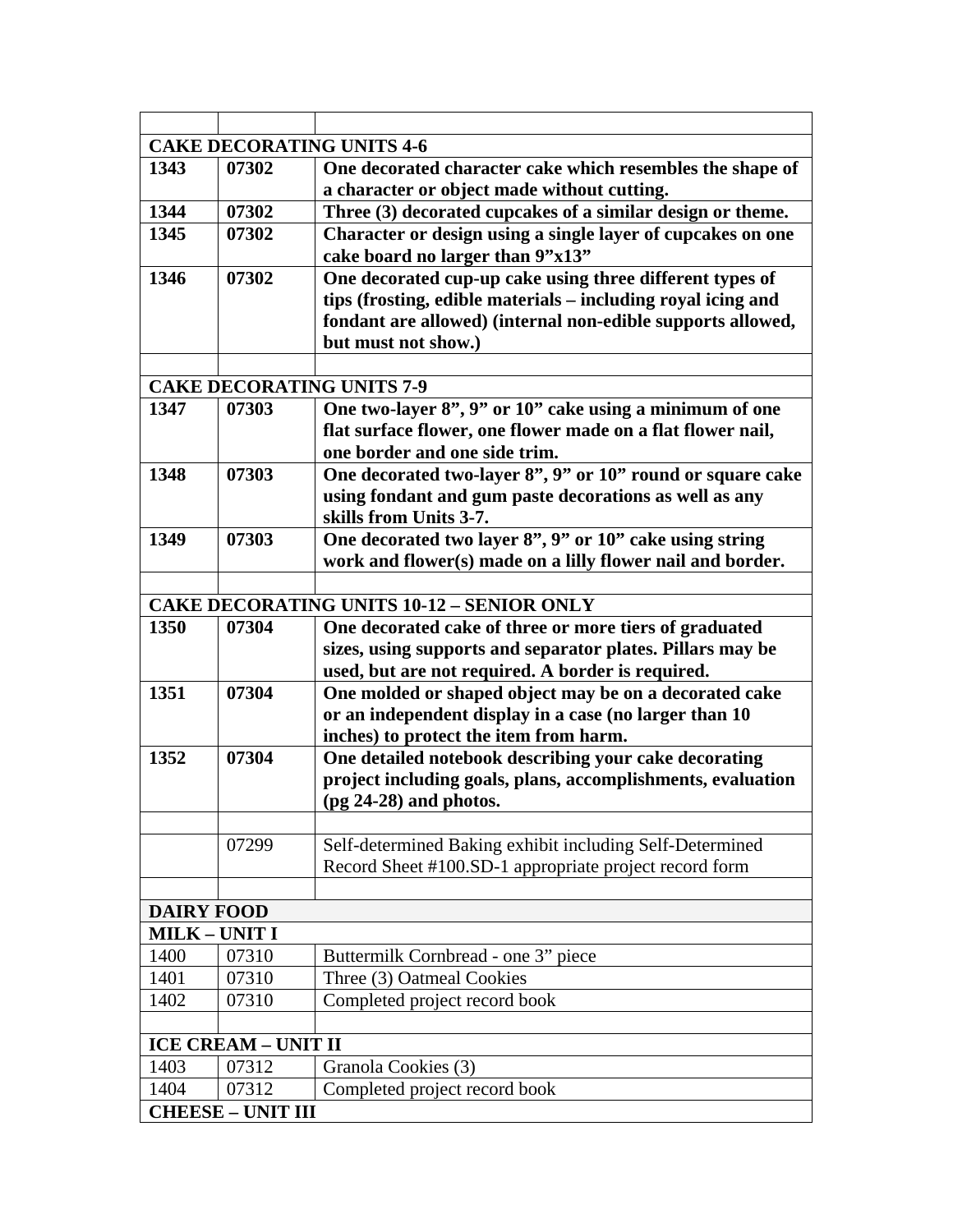| 1405            | 07314                    | Cheese sticks                                                                                                                                                                        |
|-----------------|--------------------------|--------------------------------------------------------------------------------------------------------------------------------------------------------------------------------------|
| 1406            | 07314                    | Completed project record book                                                                                                                                                        |
|                 |                          |                                                                                                                                                                                      |
| 1407            | 07319                    | Self-determined Dairy Foods exhibit including Self-Determined                                                                                                                        |
|                 |                          | Record Sheet #100.SD-1 appropriate project record form                                                                                                                               |
|                 |                          |                                                                                                                                                                                      |
|                 | <b>FOOD PRESERVATION</b> |                                                                                                                                                                                      |
| <b>FREEZING</b> |                          |                                                                                                                                                                                      |
| 1500            | 07401                    | Home Freezer Inventory Record $(8 \frac{1}{2}$ " x 11")                                                                                                                              |
| 1501            | 07401                    | Menu Plan for three (3) meals, using frozen foods from your                                                                                                                          |
|                 |                          | freezer inventory $(8 \frac{1}{2}$ " x 11")                                                                                                                                          |
|                 |                          |                                                                                                                                                                                      |
| <b>DRYING</b>   |                          |                                                                                                                                                                                      |
| 1502            | 07403                    | Poster to which two (2) samples of different dried fruits are                                                                                                                        |
|                 |                          | attached. Each sample should be in a small zip-top plastic bag                                                                                                                       |
|                 |                          | (for display purposes only) and should contain approximately 1/4                                                                                                                     |
|                 |                          | cup of dried fruit. Label each fruit sample with drying method                                                                                                                       |
|                 |                          | used and date prepared.                                                                                                                                                              |
| 1503            | 07403                    | Poster to which two (2) samples of different fruit or fruit/vegetable<br>leathers are attached. Each sample should be in a small zip-top                                             |
|                 |                          | plastic bag (for display purposes only) and should contain a strip or                                                                                                                |
|                 |                          | square of fruit leather approximately 16 square inches (4" x 4" or 2"                                                                                                                |
|                 |                          | x 8"). Label each fruit leather with drying method used and date                                                                                                                     |
|                 |                          | prepared.                                                                                                                                                                            |
| 1504            | 07403                    | Poster to which two (2) samples of different dried vegetables are                                                                                                                    |
|                 |                          | attached. Each sample should be in a small zip-top plastic bag (for                                                                                                                  |
|                 |                          | display purposes only) and should contain approximately 1/4 cup of                                                                                                                   |
|                 |                          | dried vegetables. Label each fruit sample with drying method used                                                                                                                    |
|                 |                          | and date prepared.                                                                                                                                                                   |
| 1505            | 07403                    | Poster to which two (2) samples of different dried herbs are                                                                                                                         |
|                 |                          | attached. Each sample should be in a small zip-top plastic bag (for                                                                                                                  |
|                 |                          | display purposes only) and should contain approximately % cup of                                                                                                                     |
|                 |                          | dried herbs (leaves only, no stems, whole, chopped or crumbled.)                                                                                                                     |
|                 |                          | Label each herb sample with drying method used and date prepared.                                                                                                                    |
|                 |                          |                                                                                                                                                                                      |
|                 |                          | BOILING WATER BATH CANNING - All canning exhibits must be labelled with Name of                                                                                                      |
|                 |                          | Product, Date and Processing information. Recipes used must be the ones supplied by the<br>project, making sure that processing times are adjusted for your altitude! *Exception-you |
|                 |                          | may use the recipe of your choice for any variety or jelly or jam and no sugar jam or jelly.                                                                                         |
| 1506            | 07405                    | One (1) jar Pickle Relish                                                                                                                                                            |
| 1507            | 07405                    | One (1) jar Bread & Butter Pickles                                                                                                                                                   |
| 1508            | 07405                    | One (1) jar Fresh Pack Dill Pickles                                                                                                                                                  |
| 1509            | 07405                    | One (1) jar Tomatoes, in juice                                                                                                                                                       |
| 1510            | 07405                    | One (1) jar Tomato Salsa                                                                                                                                                             |
| 1511            | 07405                    | One (1) jar Peaches, Apricots Nectarines or Pears                                                                                                                                    |
| 1512            | 07405                    | One (1) jar Berries                                                                                                                                                                  |
|                 |                          |                                                                                                                                                                                      |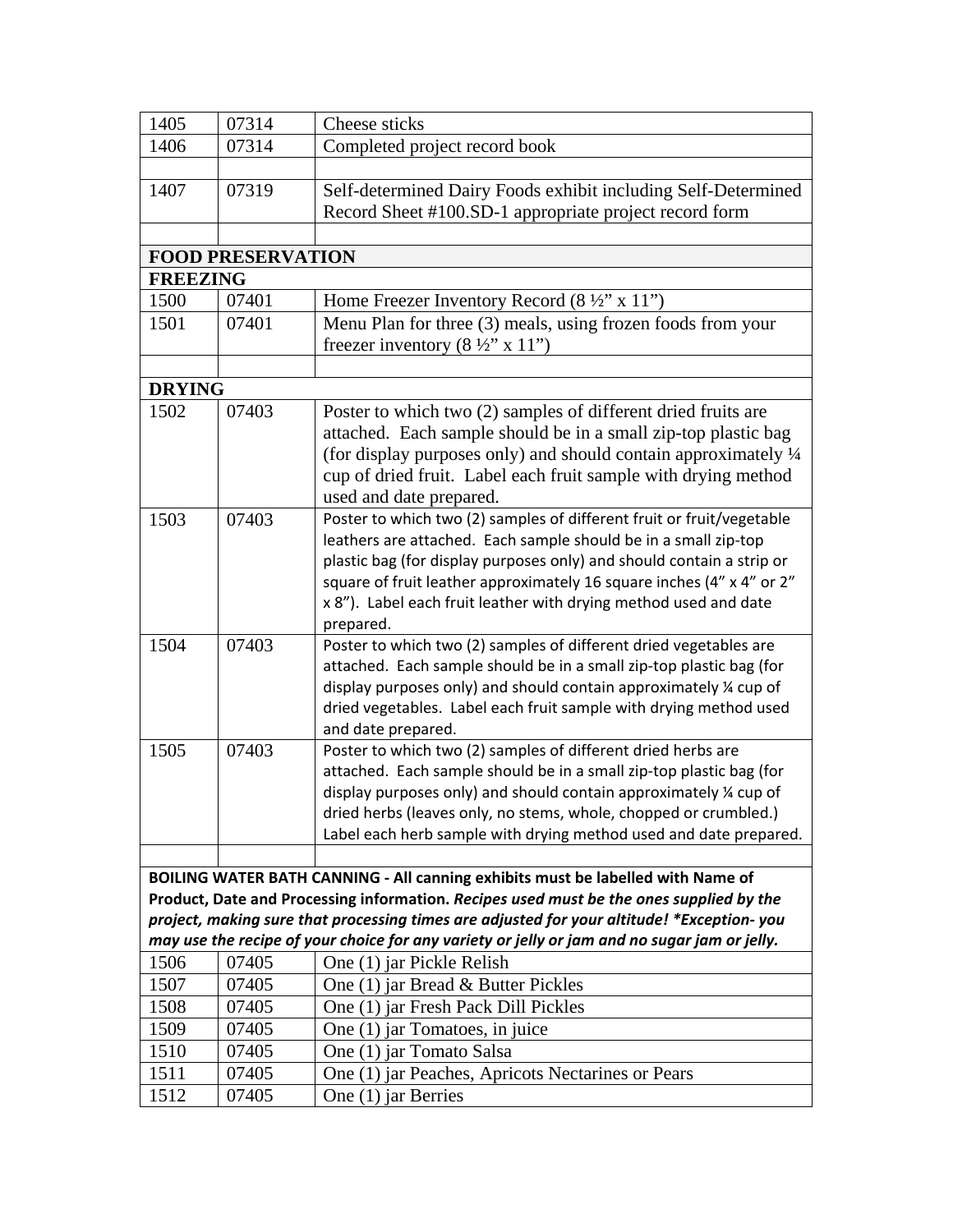| 1513                                                  | 07405                                                                                      | One (1) jar Cherries                                                                    |  |
|-------------------------------------------------------|--------------------------------------------------------------------------------------------|-----------------------------------------------------------------------------------------|--|
| 1514                                                  | 07405                                                                                      | One (1) jar Any variety jelly*                                                          |  |
| 1515                                                  | 07405                                                                                      | One $(1)$ jar Any variety jam*                                                          |  |
| 1516                                                  | 07405                                                                                      | One (1) jar no sugar jam or jelly*                                                      |  |
|                                                       |                                                                                            |                                                                                         |  |
|                                                       |                                                                                            | PRESSURE CANNING - All canning exhibits must be labelled with Name of Product, Date and |  |
|                                                       | Processing information. Recipes used must be the ones supplied by the project, making sure |                                                                                         |  |
| that processing times are adjusted for your altitude! |                                                                                            |                                                                                         |  |
| 1517                                                  | 07407                                                                                      | One (1) jar Canned Green Beans                                                          |  |
| 1518                                                  | 07407                                                                                      | One (1) jar Chile Peppers                                                               |  |
| 1519                                                  | 07407                                                                                      | One (1) jar Corn, Whole Kernel                                                          |  |
| 1520                                                  | 07407                                                                                      | One (1) jar Carrots                                                                     |  |
| 1521                                                  | 07407                                                                                      | One (1) jar Green Peas                                                                  |  |
| 1522                                                  | 07407                                                                                      | One (1) jar Spaghetti Sauce without Meat                                                |  |
| 1523                                                  | 07407                                                                                      | One (1) jar Dried Beans or Peas                                                         |  |
|                                                       |                                                                                            |                                                                                         |  |
| 1524                                                  | 07499                                                                                      | Self-determined Food Preservation exhibit involving food                                |  |
|                                                       |                                                                                            | preservation, food storage or food conservation including Self-                         |  |
|                                                       |                                                                                            | Determined Record Sheet #100.SD-1 appropriate project record                            |  |
|                                                       |                                                                                            | form                                                                                    |  |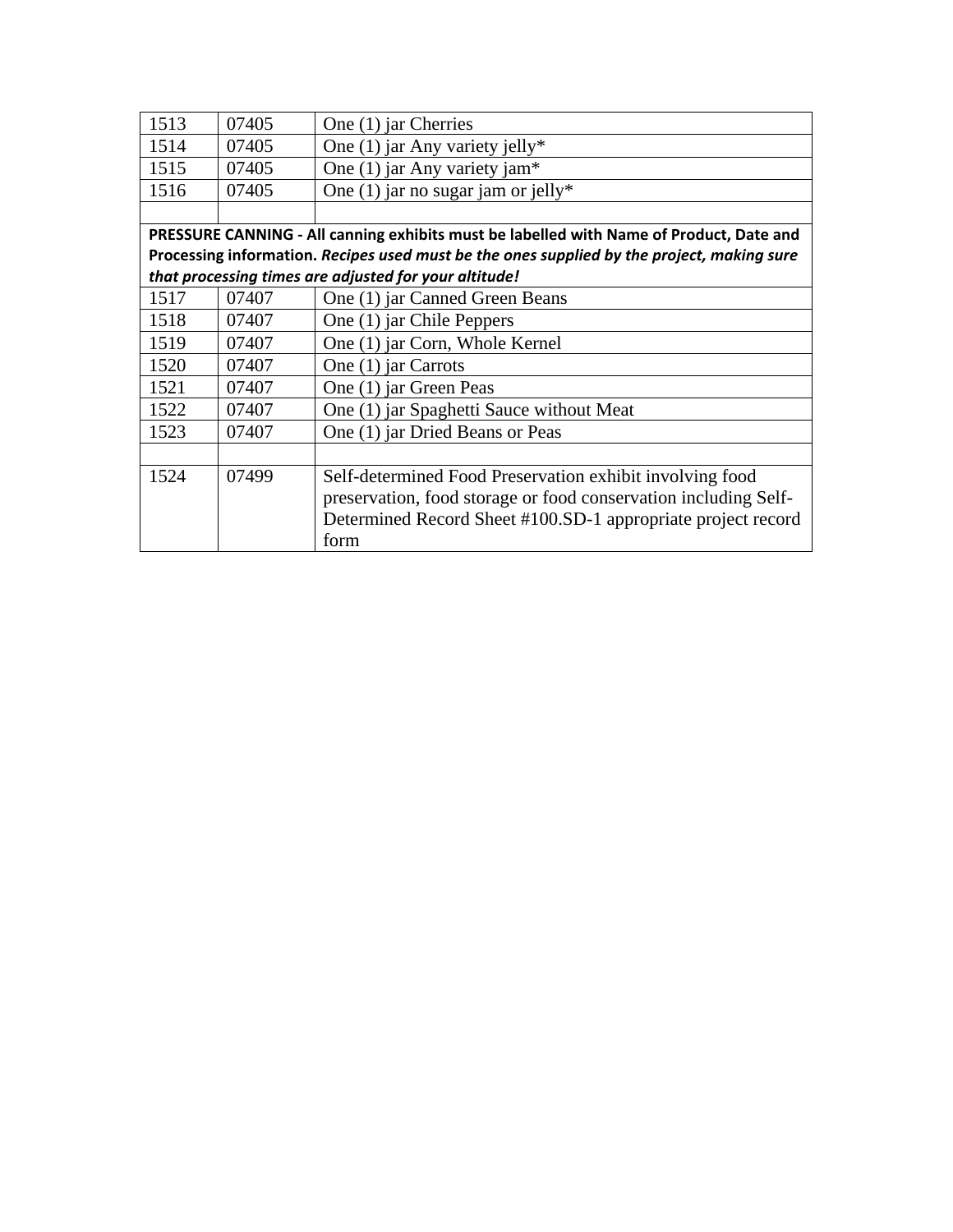## **CONSUMER EDUCATION & HOME MANAGEMENT**

| Class $#$ | Project#                  | <b>Class Description</b>                                                   |
|-----------|---------------------------|----------------------------------------------------------------------------|
|           |                           | <b>HOUSING &amp; INTERIOR DESIGN - UNIT I</b>                              |
| 1600      | 07501                     | <b>Stenciled Item</b>                                                      |
| 1601      | 07501                     | <b>Framed Fabric</b>                                                       |
| 1602      | 07501                     | Simple Covered Can                                                         |
| 1603      | 07501                     | <b>Advanced Covered Can</b>                                                |
| 1604      | 07501                     | Mini-Tack Board                                                            |
| 1605      | 07501                     | <b>Mounted Poster</b>                                                      |
| 1606      | 07501                     | <b>Covered Box</b>                                                         |
| 1607      | 07501                     | Covered Brick Doorstop/Bookends                                            |
| 1608      | 07501                     | Article for Living Room – with an $8\frac{1}{2} \times 11$ sheet detailing |
|           |                           | techniques used, skills learned and purpose of item                        |
| 1609      | 07501                     | Article for Bedroom – with an $8\frac{1}{2}$ x 11 sheet detailing          |
|           |                           | techniques used, skills learned and purpose of item                        |
| 1610      | 07501                     | Article for Kitchen – with an $8\frac{1}{2} \times 11$ sheet detailing     |
|           |                           | techniques used, skills learned and purpose of item                        |
| 1611      | 07501                     | Article for Bathroom – with an $8\frac{1}{2}x$ 11 sheet detailing          |
|           |                           | techniques used, skills learned and purpose of item                        |
| 1612      | 07501                     | Article for Specialty Room – with an $8\frac{1}{2}x$ 11 sheet              |
|           |                           | detailing techniques used, skills learned and purpose of item              |
|           |                           |                                                                            |
| 1613      | 07509                     | Self-determined Housing/Interior Design exhibit including Self-            |
|           |                           | Determined Record Sheet #100.SD-1 or appropriate project                   |
|           |                           | record form                                                                |
|           |                           |                                                                            |
|           |                           | <b>HELPFUL, HANDY HOME HOW 2's</b>                                         |
| 1650      | 07530                     | Helpful, Handy Home How 2's Poster                                         |
| 1651      | 07530                     | Photo Journal of a Home Repair Project                                     |
|           |                           |                                                                            |
| 1652      | 07530                     | Self-determined Helpful, Handy Home How 2's exhibit                        |
|           |                           | including Self-Determined Record Sheet #100.SD-1 or                        |
|           |                           | appropriate project record form                                            |
|           |                           |                                                                            |
|           | <b>CONSUMER EDUCATION</b> |                                                                            |
| 1700      | 07551                     | Consumer Savvy Level I Exhibit                                             |
| 1701      | 07552                     | Consumer Savvy Level II Exhibit                                            |
| 1702      | 07553                     | <b>Consumer Savvy Level III Exhibit</b>                                    |
|           |                           |                                                                            |
| 1703      | 07559                     | Self-determined Consumer Education exhibit including Self-                 |
|           |                           | Determined Record Sheet #100.SD-1 or appropriate project                   |
|           |                           | record form                                                                |
|           |                           |                                                                            |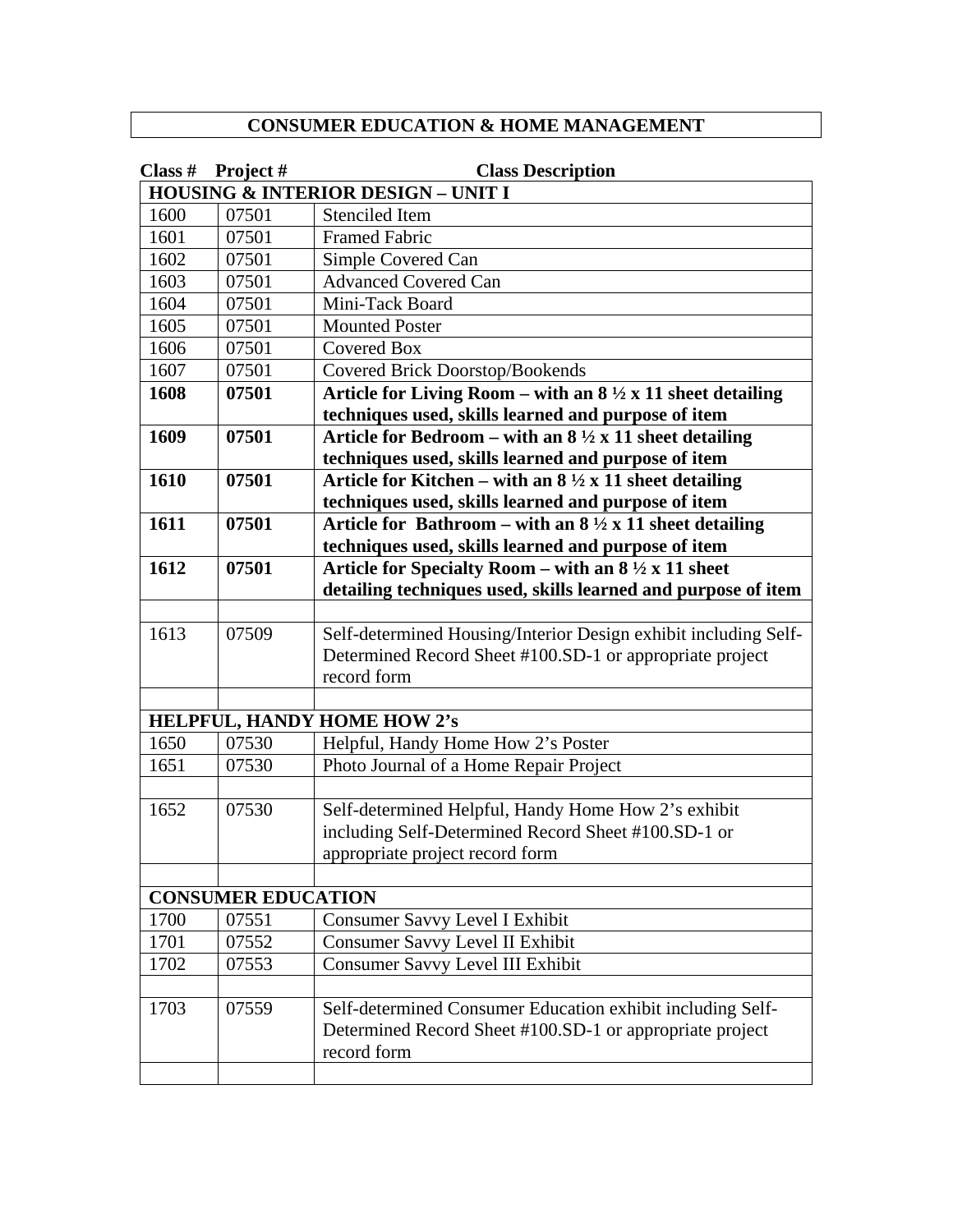## **ARTS & CRAFTS**

| Class $#$     | Project# | <b>Class Description</b>                                                                                                                                   |
|---------------|----------|------------------------------------------------------------------------------------------------------------------------------------------------------------|
| <b>ARTS</b>   |          |                                                                                                                                                            |
| 1800          | 07659    | Self-determined Arts exhibit including Self-Determined Record<br>Sheet $\#100$ .SD-1                                                                       |
|               |          | *items such as paintings, sketches, sculpture, etc.                                                                                                        |
| <b>CRAFTS</b> |          |                                                                                                                                                            |
| 1801          | 07659    | Self-determined Crafts exhibit including Self-Determined<br>Record Sheet #100.SD-1<br>*other handmade craft items not appropriate in any other<br>category |
|               |          |                                                                                                                                                            |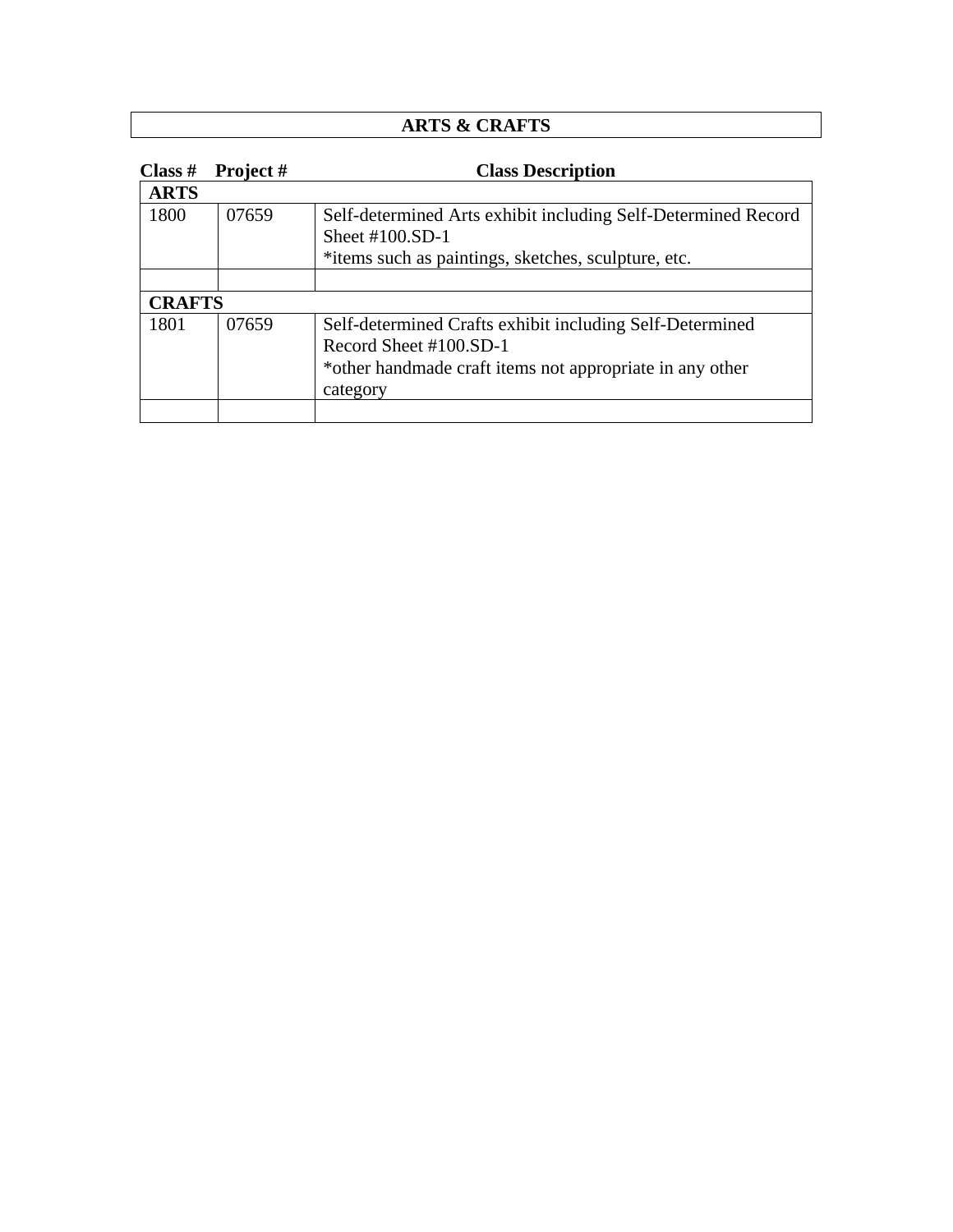### **FAMILY LIFE**

| Class #                       | Project# | <b>Class Description</b>                                      |
|-------------------------------|----------|---------------------------------------------------------------|
|                               |          | UNDERSTANDING PRESCHOOL CHILDREN                              |
| 1900                          | 07601    | Poster showing safe and unsafe toys for young children        |
| 1901                          | 07601    | Poster showing what member learned about young children       |
|                               |          |                                                               |
| <b>GENERATION CELEBRATION</b> |          |                                                               |
| 1902                          | 07603    | Photo poster of an experience with an older friend            |
| 1903                          | 07603    | Story told by an older person, recorded or written with       |
|                               |          | illustrations by a 4-H member                                 |
| 1904                          | 07603    | Completed project workbook                                    |
|                               |          |                                                               |
| <b>BABYSITTING BASICS</b>     |          |                                                               |
| 1905                          | 07602    | <b>Babysitting Resume</b>                                     |
| 1906                          | 07602    | <b>Babysitting Advertising Flyer</b>                          |
| 1907                          | 07602    | <b>Babysitting Exhibit</b>                                    |
|                               |          |                                                               |
| 1908                          | 07609    | Self-determined Family Life exhibit including Self-Determined |
|                               |          | Record Sheet #100.SD-1 or appropriate project record form     |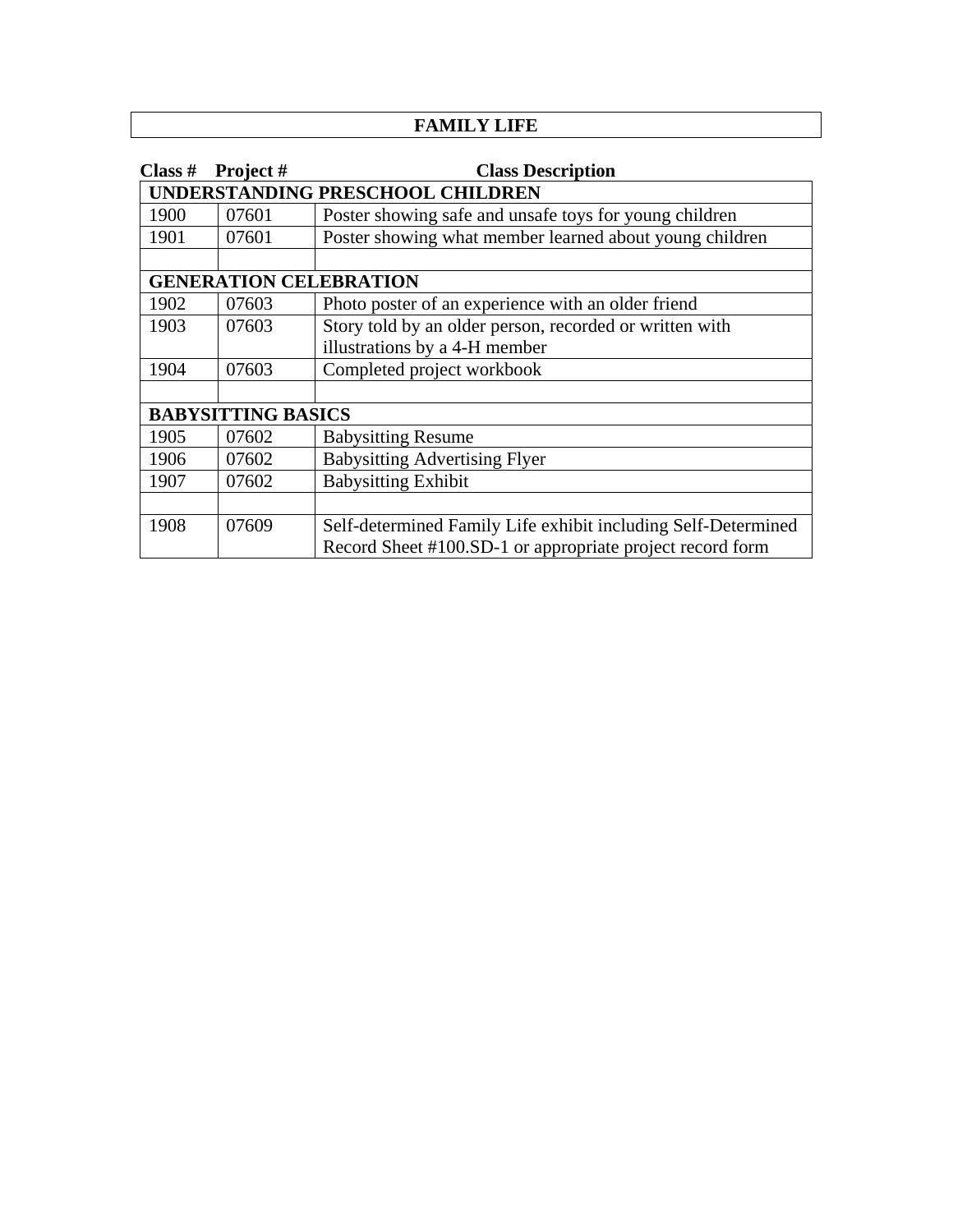### **Special Rules**

- 1. See Junior Division General Rules (4-H & FFA).
- 2. Arrangements for space must be made through the State 4-H Office. There are a limited number of booths. County 4-H booth space is allocated on a first-come, first-served basis by reservation. Counties reserve space by email to Mindy Turner (midenny@nmsu.edu). Reservations will be confirmed by e-mail.
- 3. Each county may put in only one booth exhibit. It may be entered by a club or by the county. Cloverbud exhibits are not eligible for competition. 2017 Booth exhibits should use the theme: **"4-H Grows Here".**
- 4. Person(s) responsible for putting in a county 4-H booth will be responsible for keeping the booth clean and orderly at all times. Working parts – projectors, moving items -- should be inspected regularly to be sure they are operating properly.
- 5. Each booth is 3' 4" high, 4' deep at the base, 8' across the front with a slanting glass front, and glass sides. Back of booth is formed of sliding wooden panels.
- 6. County 4-H booth signs are furnished by the State 4-H Office.
- 7. Booth exhibits are to be designed and put in place by 4-H members with little or no assistance from the Agents and leaders. Failure to comply will result in disqualification of booth.
- 8. A committee of judges will determine booth winners. Decision of the judges is final.
- 9. Booths must be in place for the entire fair. 2017 booth set up and take down dates to be announced.